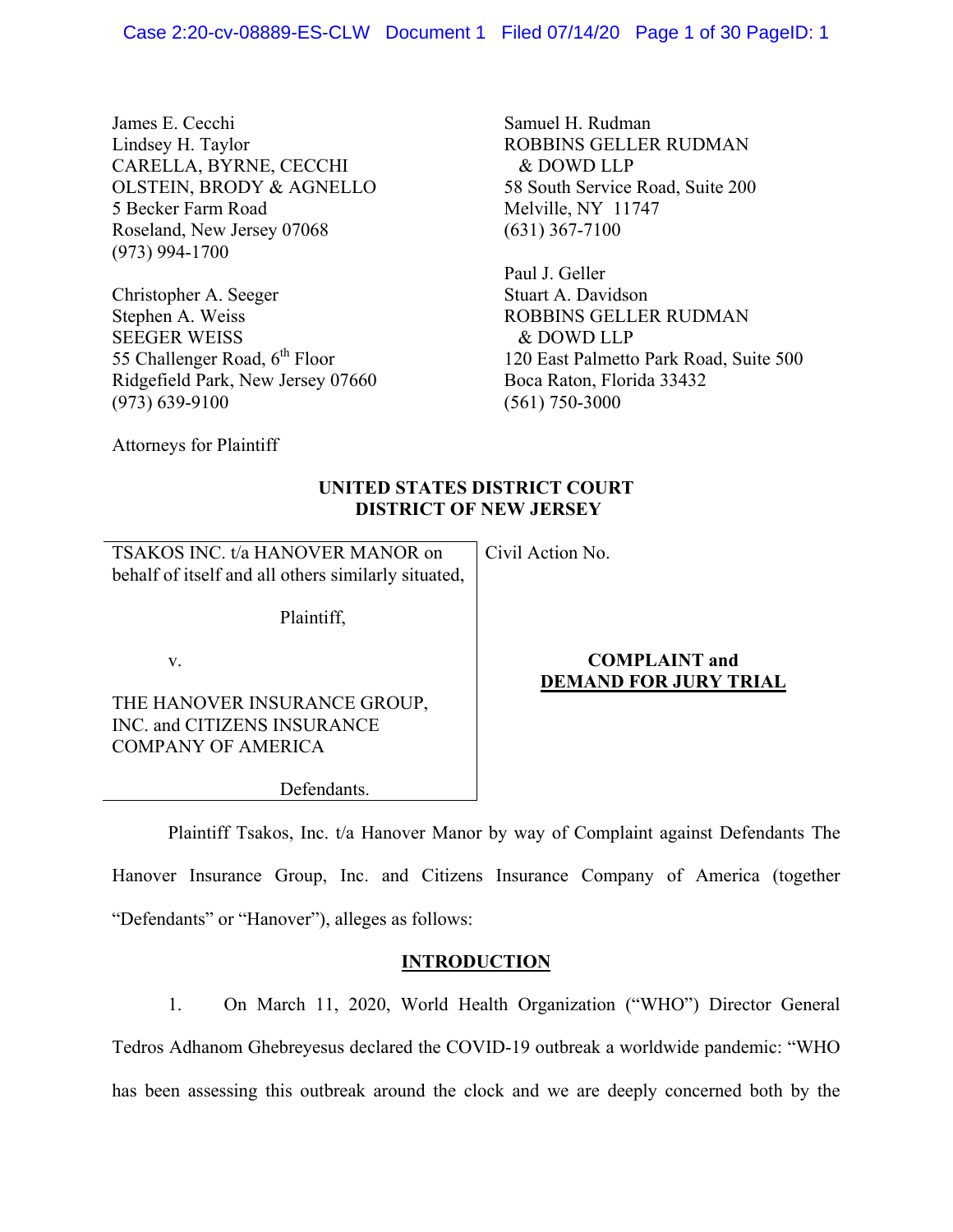### Case 2:20-cv-08889-ES-CLW Document 1 Filed 07/14/20 Page 2 of 30 PageID: 2

alarming levels of spread and severity, and by the alarming levels of inaction. We have therefore made the assessment that COVID-19 can be characterized as a pandemic."<sup>1</sup>

2. On March 13, 2020, President Trump declared the COVID-19 pandemic to be a national emergency.<sup>2</sup> On March 16, 2020, the Centers for Disease Control and Prevention ("CDC"), and members of the national Coronavirus Task Force issued to the American public guidance, styled as "30 Days to Slow the Spread" for stopping the spread of COVID-19. This guidance advised individuals to adopt far-reaching social distancing measures, such as working from home, avoiding shopping trips and gatherings of more than ten people, and staying away from bars, restaurants, and food courts.<sup>3</sup>

3. Following this advice for individuals to adopt far-reaching social distancing measures, many state government administrations across the nation recognized the need to take steps to protect the health and safety of their residents from the human to human and surface to human spread of COVID-19. As a result, many governmental entities entered civil authority orders suspending or severely curtailing business operations of non-essential businesses that interact with the public and provide gathering places for the individuals. Currently, almost all states within the United States have issued some sort of "stay-at-home" order and ordered private non-essential business operations to close.

 $\frac{1}{1}$  *See* World Health Organization, *WHO Director-General's opening remarks at the media briefing on COVID-19 - 11 March 2020* (Mar. 11, 2020), https://www.who.int/dg/speeches/detail/who-director-general-s-opening-remarks-at-the-mediabriefing-on-covid-19---11-march-2020.

<sup>2</sup> *See* The White House, *Proclamation on Declaring a National Emergency Concerning the Novel Coronavirus Disease (COVID-19) Outbreak* (Mar. 13. 2020), https://www.whitehouse.gov/presidential-actions/proclamation-declaring-national-emergencyconcerning-novel-coronavirus-disease-covid-19-outbreak/.

<sup>3</sup> *See The President's Coronavirus Guidelines for America, 30 Days to Slow the Spread,*  WHITE HOUSE, https://www.whitehouse.gov/wp-content/uploads/2020/03/03.16.20 coronavirusguidance 8.5x11\_315PM.pdf (last visited Apr. 27, 2020).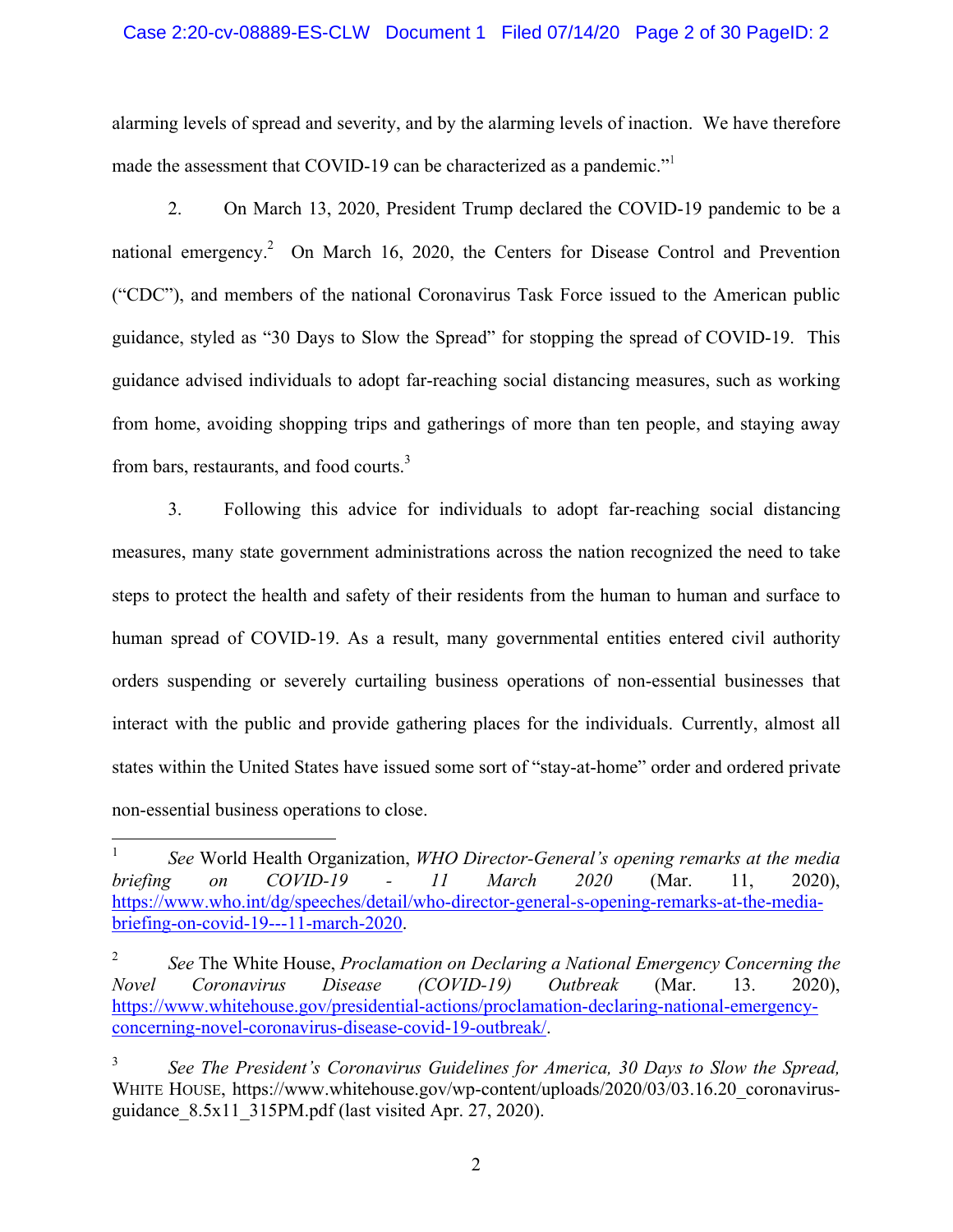## Case 2:20-cv-08889-ES-CLW Document 1 Filed 07/14/20 Page 3 of 30 PageID: 3

4. The result of these far-reaching restrictions and prohibitions has been catastrophic for most non-essential businesses, especially restaurants and other foodservice businesses, as well as retail establishments, entertainment venues, and other small, medium, and large businesses who have been forced to close, furlough employees, and endure a sudden shutdown of cash flow that threatens their survival.

5. Restaurants provide economic benefits far beyond their own business. They are anchors to revitalizing down-and-out neighborhoods and can become a tourist attraction themselves, as well as a key part of the identity of smaller cities and large towns.<sup>4</sup>

6. In addition to their contribution to the national economy in providing jobs, restaurants are also vital to the national spirit because shared meals are an important mental relief. As Oscar Wilde noted, "After a good dinner, one can forgive anybody, even one's relations."

7. Moreover, food is part of the national psyche. As Anthony Bourdain noted, "Food is everything we are. It's an extension of nationalist feeling, ethnic feeling, your personal history, your province, your region, your tribe, your grandma. It's inseparable from those from the get-go."

8. Most businesses insure against such catastrophic events like the current unforeseen COVID-19 pandemic through all-risk commercial property insurance policies. These policies promise to indemnify the policyholder for actual business losses incurred when business operations are involuntarily suspended, interrupted, curtailed, when access to the premises is prohibited because of direct physical loss or damage to the property, or by a civil authority order

 $\overline{a}$ 

<sup>4</sup> https://www.nytimes.com/2020/05/07/us/coronavirus-restaurantsclosings.html?action=click&module=Top%20Stories&pgtype=Homepage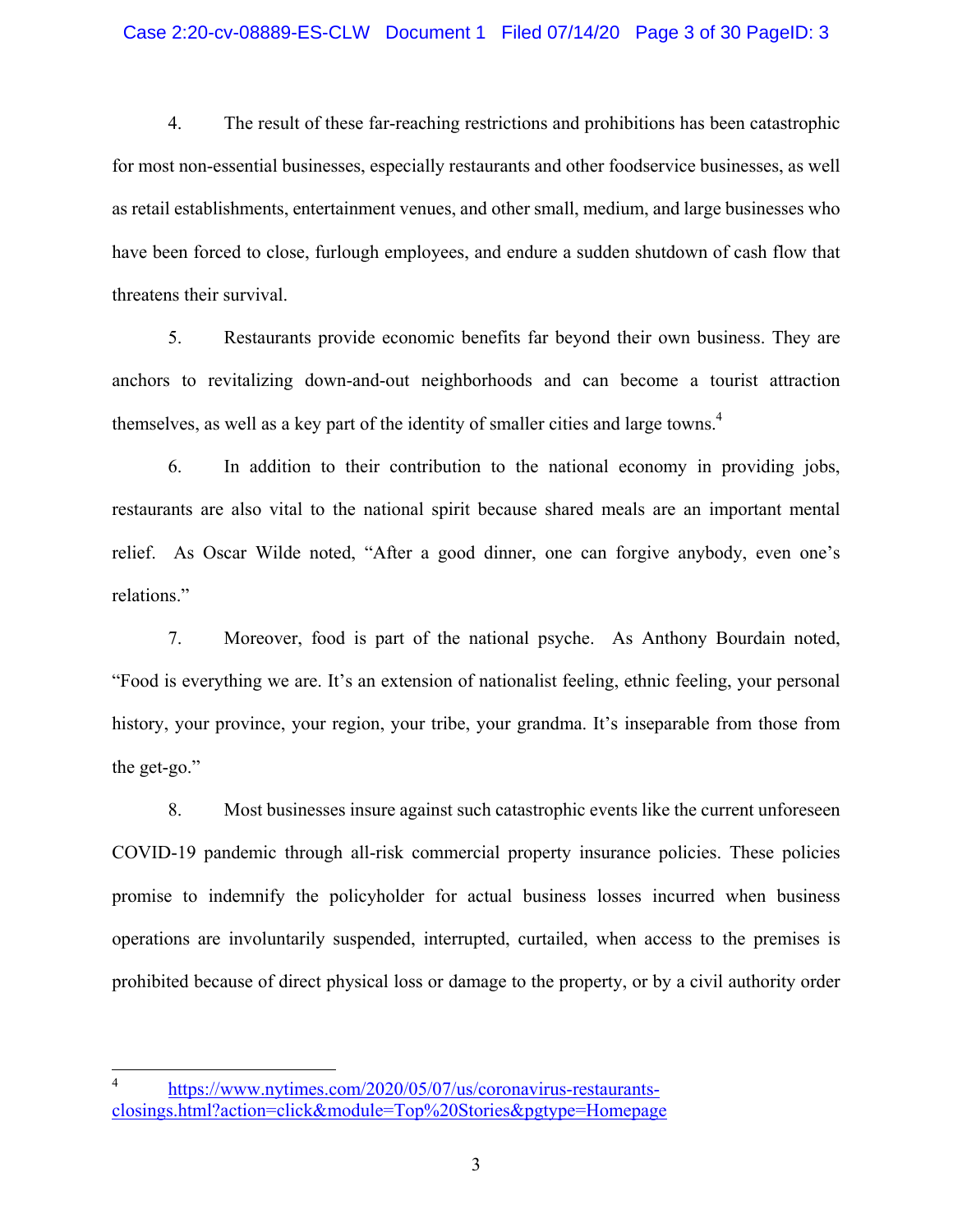#### Case 2:20-cv-08889-ES-CLW Document 1 Filed 07/14/20 Page 4 of 30 PageID: 4

that restricts or prohibits access to the property. This coverage is commonly known as "business interruption coverage" and is standard in most all-risk commercial property insurance policies.

9. Defendants, and most insurance companies who have issued all- risk commercial property insurance policies with business interruption coverage, are denying the obligation to pay for business income losses and other covered expenses incurred by policyholders for the physical loss and damage to the insured property from measures put in place by the civil authorities to stop the spread of COVID-19 among the population. This action seeks a declaratory judgment that affirms that the COVID-19 pandemic and the corresponding response by civil authorities to stop the spread of the outbreak triggers coverage, has caused physical property loss and damage to the insured property, provides coverage for future civil authority orders that result in future suspensions or curtailments of business operations, and finds that Defendants are liable for the losses suffered by policyholders.

10. In addition, this action brings a claim against Defendants for their breach of their contractual obligation under common all-risk commercial property insurance policies to indemnify Plaintiff and others similarly situated for business losses and extra expenses, and related losses resulting from actions taken by civil authorities to stop the human to human and surface to human spread of the COVID-19 outbreak.

11. Plaintiff brings this action on behalf of a proposed class of policyholders who paid premiums in exchange for business insurance policies that included lost business income and extra expense coverage.

#### **JURISDICTION AND VENUE**

12. This Court has jurisdiction over this action pursuant to 28 U.S.C. § 1332(d) in that this is a class action in which the amount in controversy exceeds \$5,000,000, exclusive of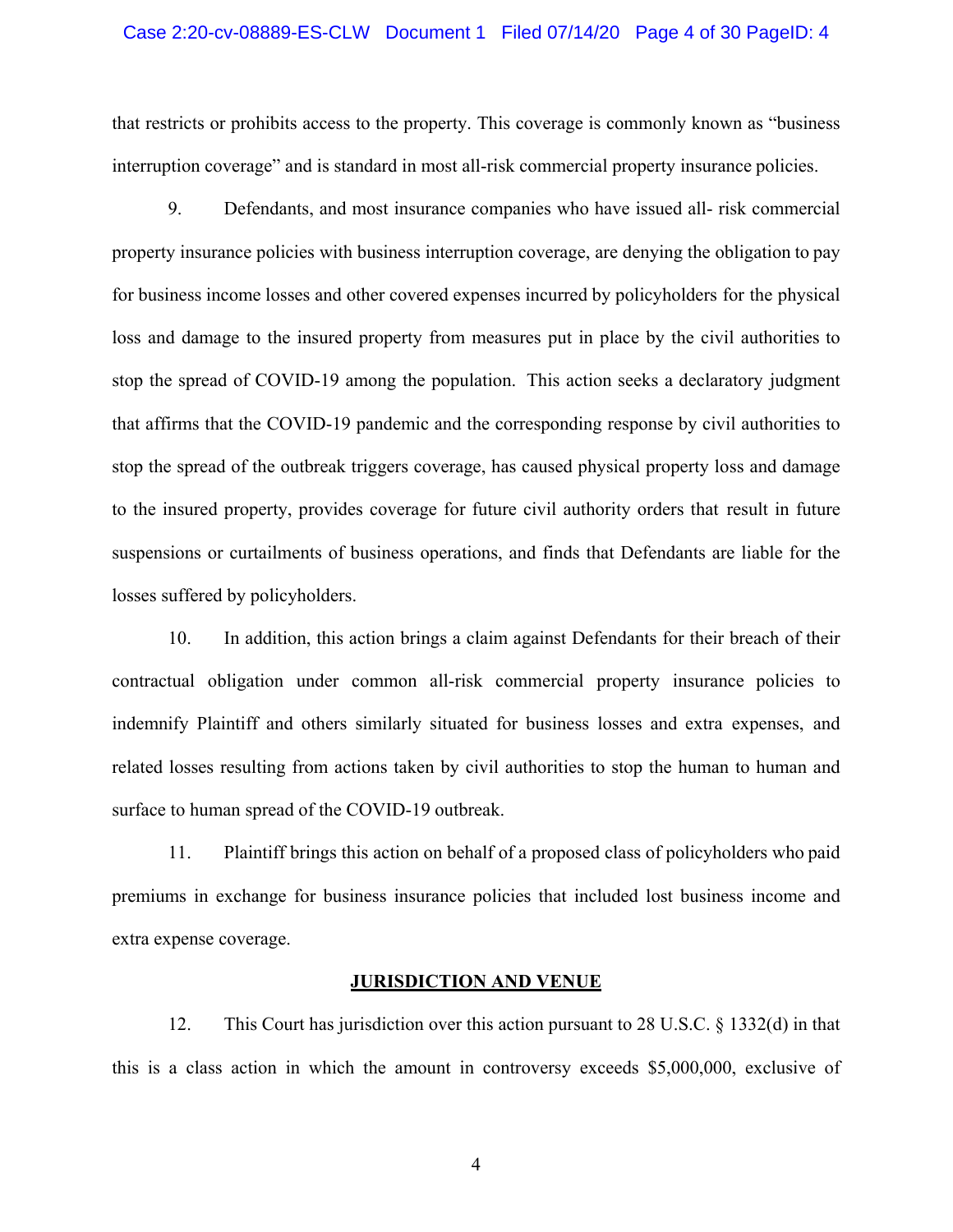#### Case 2:20-cv-08889-ES-CLW Document 1 Filed 07/14/20 Page 5 of 30 PageID: 5

interest and costs, and at least one member of the putative class is a citizen of a different State than that of one of the Defendants.

13. Venue is proper in this District pursuant to 28 U.S.C. §1391(b) in that Defendants do business in this District and thus reside in this District, in accordance with 28 U.S.C.  $$1391(c).$ 

#### **PARTIES**

14. Plaintiff Tsakos, Inc. t/a Hanover Manor is a New Jersey corporation with its principal place of business in East Hanover, New Jersey.

15. As a result of the Closure Orders referenced below, Plaintiff had to cease operations.

16. Defendant Hanover Insurance Group,, Inc. is a Delaware corporation with its principal place of business in Worcester, Massachusetts. It owns subsidiaries, directly and indirectly, that issue, among other things, property insurance.

17. Defendant Citizens Insurance Company of America ("Citizens") is a Michigan corporation with its principal place of business in Howell, Michigan. Citizens is a subsidiary of Hanover Insurance Group, Inc. and licensed to issue insurance in the State of New Jersey and other States.

18. Citizens issued Policy Number ZBY D131839 03 to Plaintiff for the policy period of January 1, 2020 through January 1, 2021.

#### **FACTUAL BACKGROUND**

## **a) The Global COVID-19 Pandemic**

19. Viruses of the family Coronaviridae, such as Middle East respiratory syndrome (MERS) coronavirus (MERS-CoV) and severe acute respiratory syndrome (SARS) coronavirus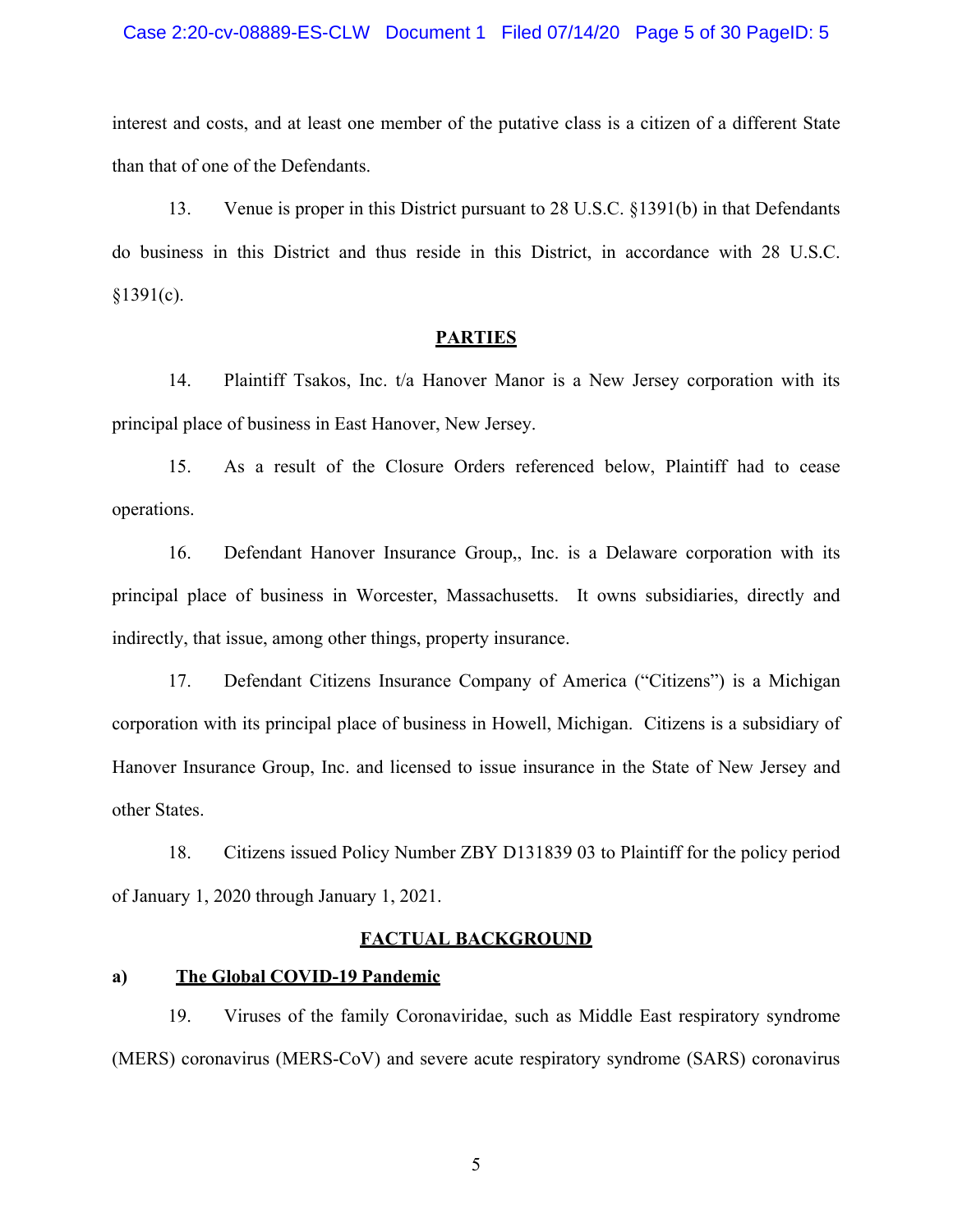### Case 2:20-cv-08889-ES-CLW Document 1 Filed 07/14/20 Page 6 of 30 PageID: 6

(SARS-CoV), have been responsible for the loss of human life since at least 2002 and were identified in several animal hosts.<sup>5</sup>

20. In December 2019, an initial cluster of patients with an unknown cause of viral pneumonia was found to be linked to the Huanan seafood market in Wuhan, China, where many non-aquatic animals such as birds were also on sale. However, at least one of the patients never visited the market, though he had stayed in a hotel nearby before the onset of the illness.<sup>6</sup>

21. By January 2020, genetic sequencing from patient samples was conducted to identify a novel virus, SARS-CoV-2, as the causative agent for the pneumonia cluster.<sup>7</sup> SARS-CoV-2 is an RNA virus, with a crown-like appearance under an electron microscope because of glycoprotein spikes on its envelope. Among the functions of the structural proteins, the envelope has a crucial role in virus pathogenicity as it promotes viral assembly and release.<sup>8</sup>

 $\frac{1}{5}$  *See* Roujian Lu, et al., *Genomic characterisation and epidemiology of 2019 novel coronavirus: implications for virus origins and receptor binding*, CTR. FOR DISEASE CONTROL, (Jan. 29, 2020), https://www.cdc.gov/coronavirus/2019-ncov/downloads/genomiccharacterization-of-2019-nCoV-Lancet-1-29-2020.pdf (As a typical RNA virus, the average evolutionary rate for coronaviruses is roughly  $10^{-4}$  nucleotide substitutions per site per year, with mutations arising during every replication cycle. This finding suggests that COVID-19 originated from one source within a short period and was detected rapidly. However, as the virus transmits to more individuals, constant surveillance of arising mutations is needed. The fact that at least one patient had not visited the market suggests either possible droplet transmission or that the patient was infected by a currently unknown source. Evidence of clusters of infected family members and medical workers has now confirmed the presence of human-to-human transmission.).

<sup>6</sup> *See id*; Francesco Di Gennaro et al., *Coronavirus Diseases (COVID-19) Current Status and Future Perspectives a Narrative Review*, MDPI: INT'L J. ENVTL. RESEARCH & PUB. HEALTH, (Apr. 1, 2020), https://www.mdpi.com/1660-4601/17/8/2690 (There are four genera of coronaviruses: (I) α-coronavirus (alphaCoV) and (II) β-coronavirus (betaCoV), which are probably present in bats and rodents; and (III) δ-coronavirus (deltaCoV) and (IV) γ-coronavirus (gammaCoV), which probably represent avian species.).

<sup>7</sup> *See* Di Gennaro, *supra* note 5.

<sup>8</sup> *See id*. (To address the pathogenetic mechanisms of SARS-CoV-2, its viral structure and genome must be considered. Coronaviruses are enveloped positive strand RNA viruses with the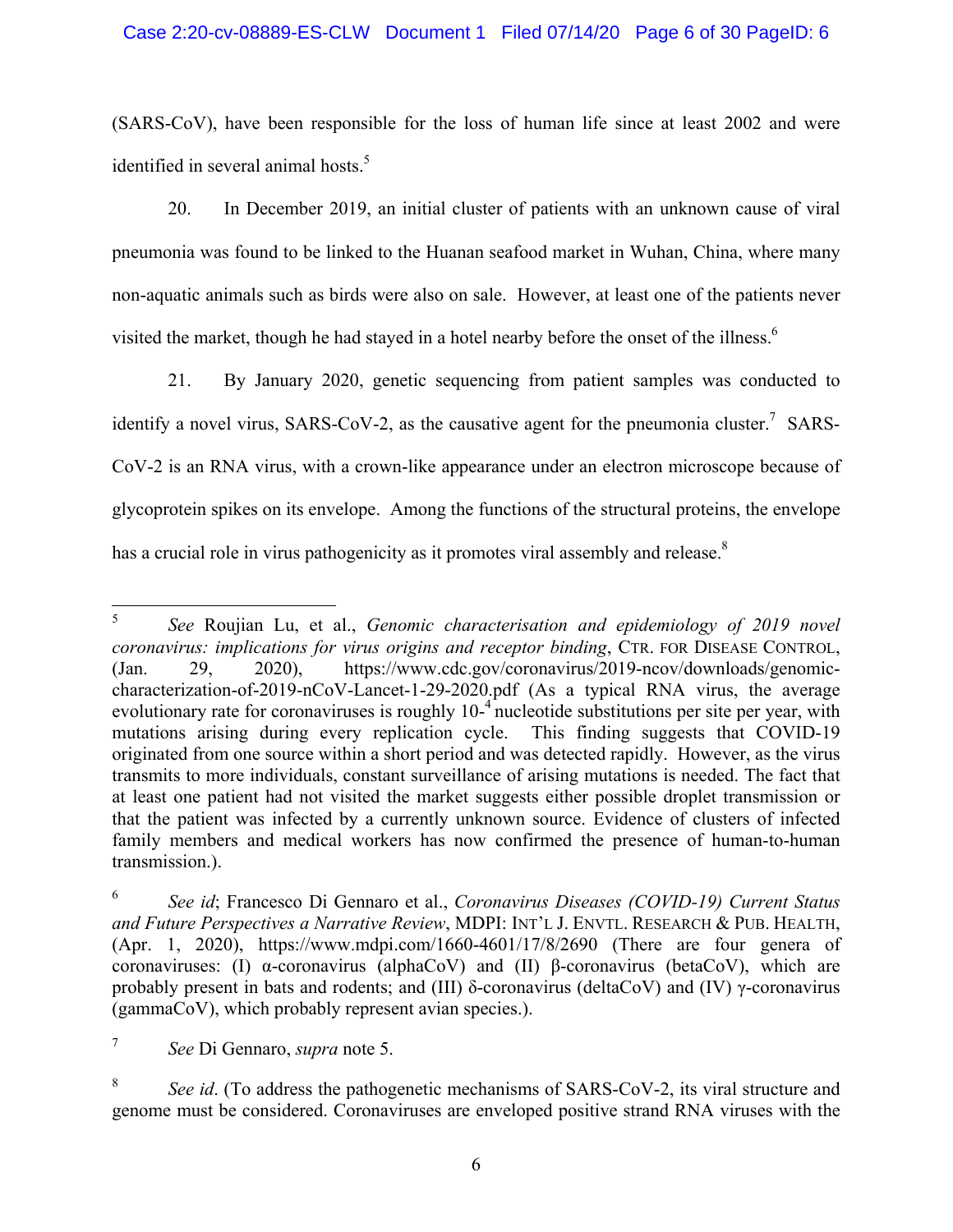#### Case 2:20-cv-08889-ES-CLW Document 1 Filed 07/14/20 Page 7 of 30 PageID: 7

22. The first confirmed case of the virus outside China was diagnosed on January 13, 2020, in Bangkok, Thailand with the number of cases exceedingly increasing worldwide. On January 30, 2020, the WHO declared the SARS-CoV-2 outbreak constituted a public health emergency of international concern, and by February 11, 2020, the disease caused by SARS-CoV-2 was named "COVID-19" by the WHO Director-General.<sup>9</sup> As of April 23, 2020, the WHO reported a confirmed 2.5 million cases of COVID-19 globally and over 170,000 deaths, with the United States dealing with more than 800,000 confirmed cases and 40,000 deaths – more than any other country.<sup>10</sup>

23. The clinical features of COVID-19 vary from asymptomatic forms to fatal conditions of severe respiratory failure that requires ventilation and support in an intensive care unit ("ICU"). Pneumonia has been the most frequent severe manifestation of COVID-19, with symptoms of fever, cough, dyspnea, and bilateral infiltrates on chest imaging.<sup>11</sup> There are no specific treatments recommended for COVID-19, and no vaccine is currently available; so understanding the complexities of COVID-19 is ongoing.<sup>12</sup>

largest known RNA genomes – 30-32 kb – with a 5'-cap structure and 3'-poly-A tail.).

9 *See id*.

1

10 *See Coronavirus disease 2019 (COVID-19) Situation Report – 94*, WORLD HEALTH ORGANIZATION (Apr. 23, 2020) https://www.who.int/docs/default-source/coronaviruse/situationreports/20200423-sitrep-94-covid-19.pdf?sfvrsn=b8304bf0\_4.

11 *See* Di Gennaro, *supra* note 5 (Asymptomatic infections have also been described, but their frequency is unknown. Other, less common symptoms have included headaches, sore throat, and rhinorrhea. Along with respiratory symptoms, gastrointestinal symptoms (*e.g.*, nausea and diarrhea) have also been reported, and in some patients, they may be the presenting complaint.).

<sup>12</sup> *See id.* (The treatment is symptomatic, and oxygen therapy represents the major treatment intervention for patients with severe infection. Mechanical ventilation may be necessary in cases of respiratory failure refractory to oxygen therapy, whereas hemodynamic support is essential for managing septic shock. Different strategies can be used depending on the severity of the patient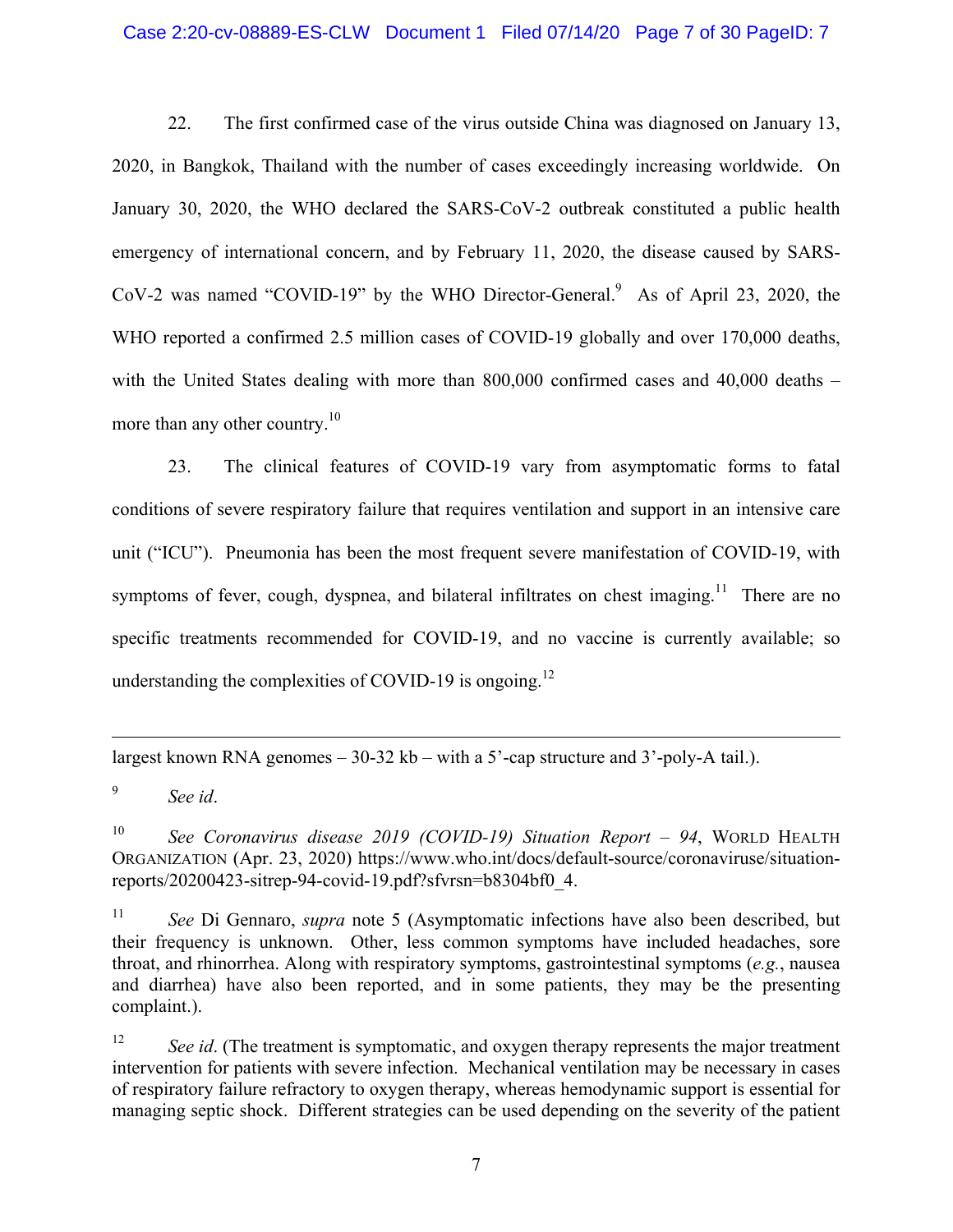### Case 2:20-cv-08889-ES-CLW Document 1 Filed 07/14/20 Page 8 of 30 PageID: 8

24. It has now been discovered by scientists that COVID-19 has several modes of transmission. Pursuant to a "Situation Report" released by the WHO, the virus can be transmitted through symptomatic transmission, presymptomatic transmission, or asymptomatic transmission.<sup>13</sup> Symptomatic transmission refers to transmission by an individual who is experiencing symptoms associated with the virus who then transfers COVID-19 to another individual. Data from published studies provide evidence that COVID-19 is primarily transmitted from symptomatic people to others who are in close contact through respiratory droplets, by direct contact with infected persons, or by contact with contaminated objects and surfaces.<sup>14</sup>

25. The incubation period for COVID-19, which is the time between exposure to the virus (becoming infected) and symptom onset, averages 5-6 days, however, it can be up to 14 days.15 During this period, also known as the "presymptomatic" period, some infected persons can be contagious. For that reason, transmission from a presymptomatic case can occur before

<sup>15</sup> *See id.*

 $\overline{a}$ 

and local epidemiology. Home management is appropriate for asymptomatic or paucisymtomatic patients. They need a daily assessment of body temperature, blood pressure, oxygen saturation and respiratory symptoms for about 14 days. Management of such patients should focus on prevention of transmission to others and monitoring for clinical status with prompt hospitalization if needed.).

<sup>13</sup> *See World Health Organization, Coronavirus disease 2019 (COVID-19) Situation Report – 73* (Apr. 3, 2020), https://www.who.int/docs/default-source/coronaviruse/situationreports/20200402-sitrep-73-covid-19.pdf?sfvrsn=5ae25bc7\_2.

<sup>&</sup>lt;sup>14</sup> *See id.* (Data from clinical and virologic studies that have collected repeated biological samples from confirmed patients provide evidence that shedding of the COVID-19 virus is highest in the upper respiratory tract (nose and throat) early in the course of the disease. That is, within the first three days from onset of symptoms. Preliminary data suggests that people may be more contagious around the time of symptom onset as compared to later on in the disease.).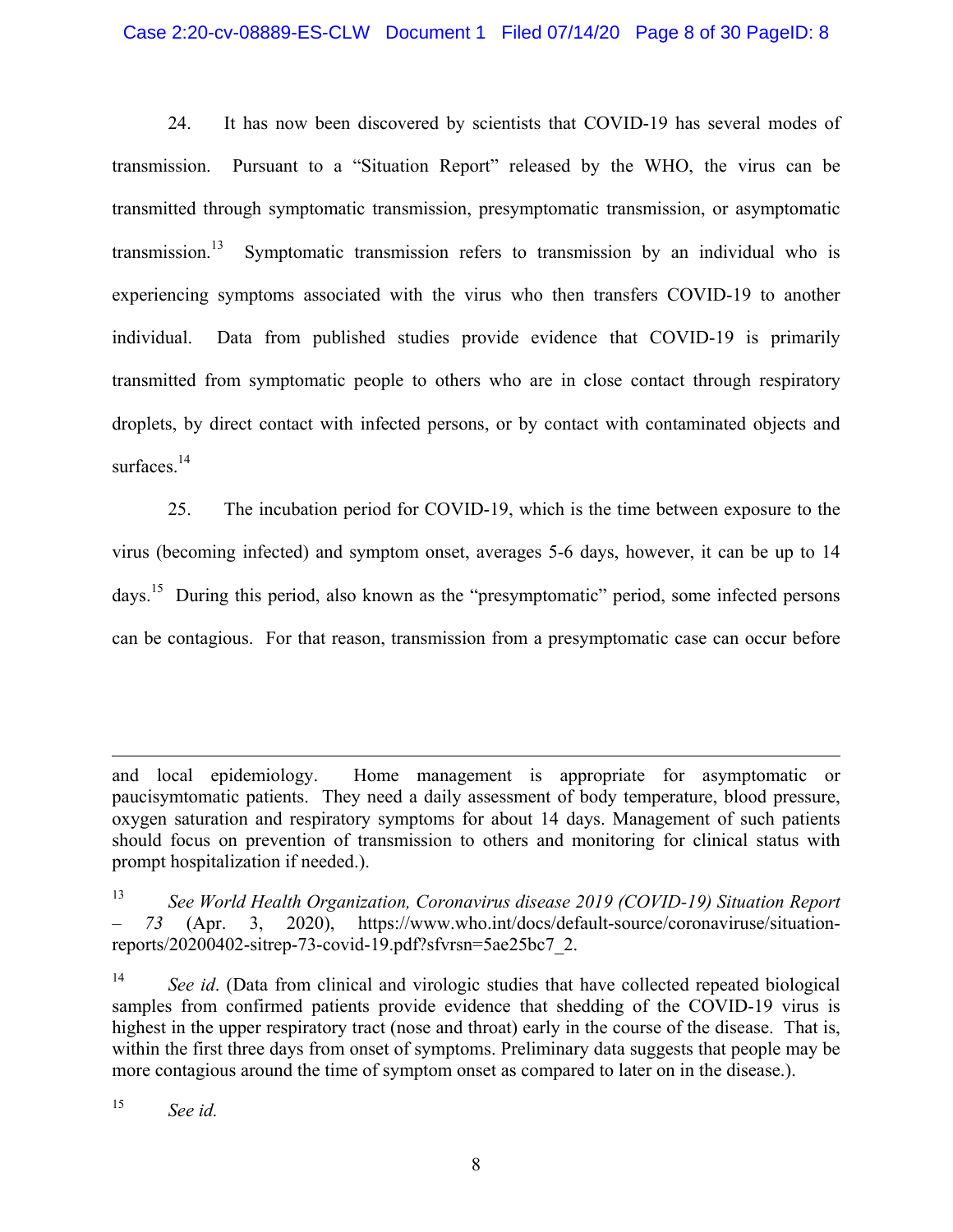### Case 2:20-cv-08889-ES-CLW Document 1 Filed 07/14/20 Page 9 of 30 PageID: 9

symptom onset. Presymptomatic transmission still requires the virus to be spread through infectious droplets or touching contaminated surfaces.<sup>16</sup>

26. An individual who does not develop symptoms, an asymptomatic case of COVID-19, can still transmit the virus to another. Though there are few documented cases reported, it does not exclude the possibility that it has or may occur.<sup>17</sup>

27. Not only is COVID-19 transmitted via human-to-human, but the WHO and scientific studies have confirmed that the virus can live on contaminated objects or surfaces. According to a study by scientists documented in *The New England Journal of Medicine*, COVID-19 was detectable in aerosols for up to three hours, up to four hours on copper, up to 24 hours on cardboard, and up to two to three days on plastic and stainless steel.<sup>18</sup> All of these materials are used in the preparation and service of food by restaurants. The results of the study suggest that individuals could get COVID-19 through indirect contact with surfaces or objects used by an infected person, whether or not they were symptomatic.

<sup>16</sup> See id. (In a small number of case reports and studies, pre-symptomatic transmission has been documented through contact tracing efforts and enhanced investigation of clusters of confirmed cases. This is supported by data suggesting that some people can test positive for COVID-19 from 1-3 days before they develop symptoms. Thus, it is possible that people infected with COVID-19 can transmit the virus before significant symptoms develop.).

<sup>17</sup> *See id.*

<sup>18</sup> *See* News Release, *New coronavirus stable for hours on surfaces*, NAT'L INSTS. OF HEALTH (Mar. 17, 2020), https://www.nih.gov/news-events/news-releases/new-coronavirusstable-hours-surfaces; *see also* World Health Organization, *Modes of transmission of virus causing COVID-19: implications for IPC* (Mar. 29, 2020), https://www.who.int/newsroom/commentaries/detail/modes-of-transmission-of-virus-causing-covid-19-implications-foripc-precaution-recommendations (Airborne transmission of COVID-19 "may be possible in specific circumstances and settings in which procedures or support treatments that generate aerosols are performed; *i.e.*, endotracheal intubation, bronchoscopy, open suctioning, administration of nebulized treatment, manual ventilation before intubation, turning the patient to the prone position, disconnecting the patient from the ventilator, non-invasive positive-pressure ventilation, tracheostomy, and cardiopulmonary resuscitation.").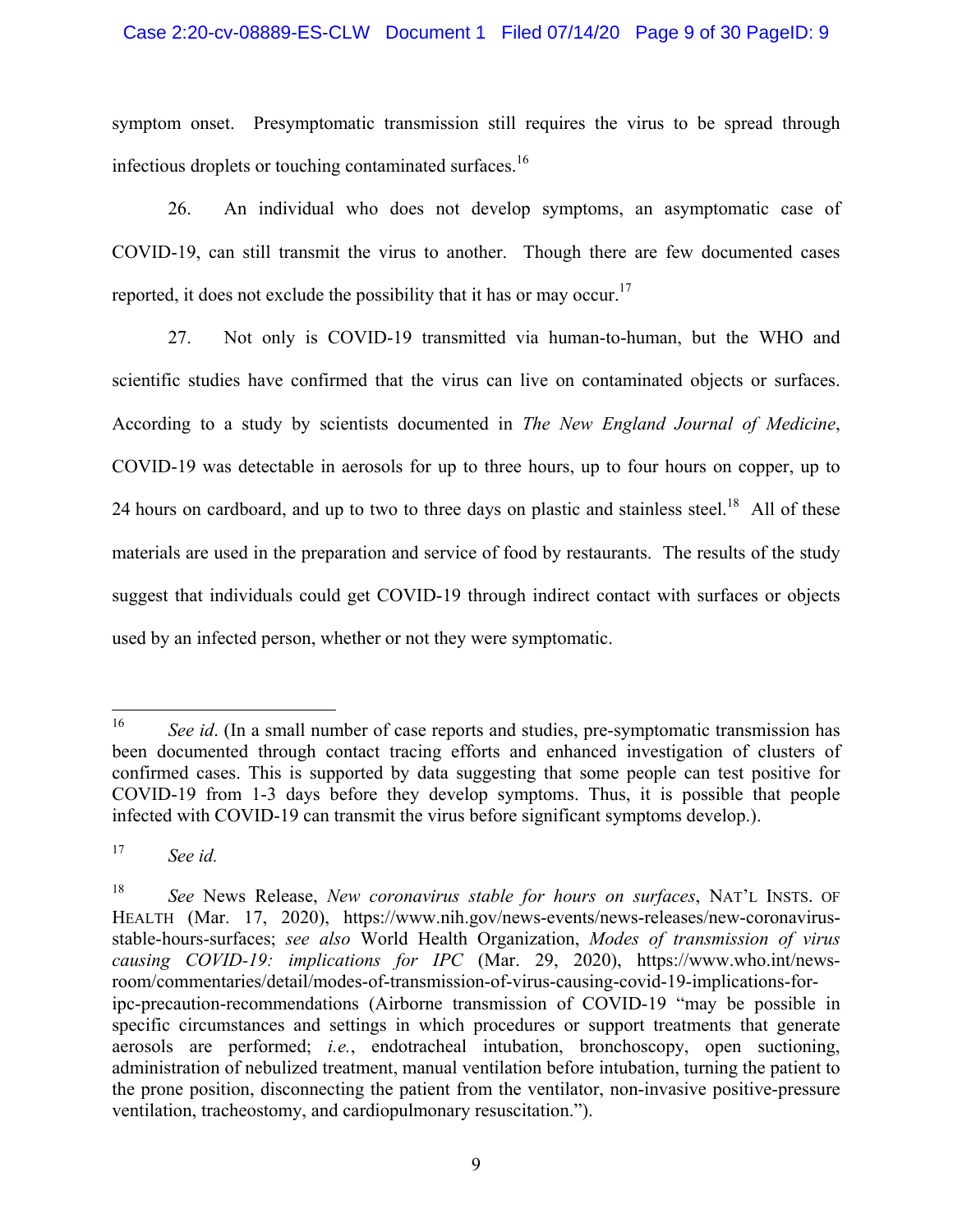28. Another scientific study documented in the *Journal of Hospital Infection* found that human coronaviruses, such as SARS-CoV and MERS-CoV can remain infectious on inanimate surfaces at room temperature for up to nine days.<sup>19</sup> At a temperature of 30 degrees Celsius or more, the duration of persistence is shorter. Contamination of frequently touched surfaces is, therefore, a potential source of viral transmission.<sup>20</sup> Though this study was not conclusive on COVID-19 itself, scientists are still grappling to understand this implication.

29. On March 27, 2020, the CDC released a report entitled "*Public Health Responses*  to COVID-19 Outbreaks on Cruise Ships - Worldwide, February - March 2020."<sup>21</sup> The report detailed that during this time frame, COVID-19 outbreaks associated with three different cruise ship voyages caused over 800 confirmed cases and ten deaths.<sup>22</sup> Of the individuals tested, a high

<sup>19</sup> <sup>19</sup> *See* G. Kampf et al., *Persistence of coronaviruses on inanimate surfaces and their inactivation with biocidal agents*, J. HOSPITAL INFECTION (Jan. 31, 2020), https://www.journalofhospitalinfection.com/ action/showPdf?pii=S0195-6701%2820% 2930046-3.

<sup>20</sup> *See id*. (Although the viral load of coronaviruses on inanimate surfaces is not known during an outbreak situation, it seems plausible to reduce the viral load on surfaces by disinfection, especially of frequently touched surfaces in the immediate area surrounding a patient where the highest viral load can be expected. The WHO recommends ensuring that "environmental cleaning and disinfection procedures are followed consistently and correctly.").

<sup>21</sup> *See* Leah F. Moriarty, MPH, *Public Health Responses to COVID-19 Outbreaks on Cruise Ships - Worldwide, February - March 2020*, CTRS. FOR DISEASE CONTROL & PREVENTION (Mar. 27, 2020), https://www.cdc.gov/mmwr/volumes/69/wr/mm6912e3.htm?s\_cid= mm6912e3\_w.

<sup>22</sup> *See id*. ("During February 7-23, 2020, the largest cluster of COVID-19 cases outside mainland China occurred on the Diamond Princess cruise ship, which was quarantined in the port of Yokohama, Japan, on February 3. . . . On March 6, cases of COVID-19 were identified in persons on the Grand Princess cruise ship off the coast of California; that ship was subsequently quarantined. By March 17, confirmed cases of COVID-19 had been associated with at least 25 additional cruise ship voyages. On February 21, CDC recommended avoiding travel on cruise ships in Southeast Asia; on March 8, this recommendation was broadened to include deferring all cruise ship travel worldwide for those with underlying health conditions and for persons [over] 65 years. On March 13, the Cruise Lines International Association announced a 30-day voluntary suspension of cruise operations in the United States. CDC issued a level 3 travel warning on March 17, recommending that all cruise travel be deferred worldwide.").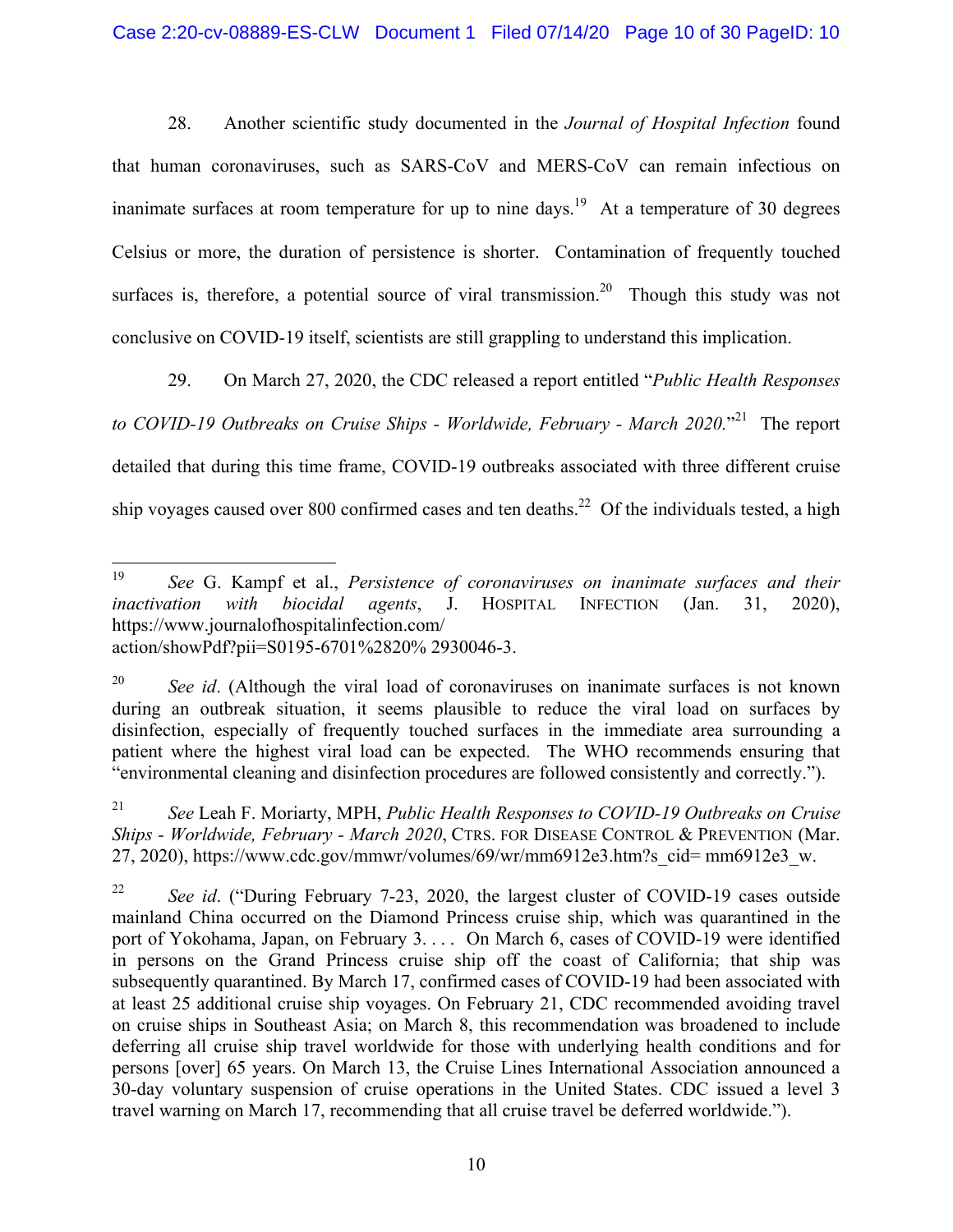## Case 2:20-cv-08889-ES-CLW Document 1 Filed 07/14/20 Page 11 of 30 PageID: 11

proportion were found to be asymptomatic, which may explain the high rates on cruise ships. What is interesting about this study though, is that COVID-19 was identified on a variety of surfaces in cabins of both symptomatic and asymptomatic infected passengers up to 17 days after cabins were vacated on the Diamond Princess cruise line, but before disinfection procedures had been conducted.<sup>23</sup> The CDC notes that more studies are required to understand the perpetuation of transmission, but what is clear is the uncertainty around COVID-19 and its implications for the lawful and safe functioning of a variety of businesses, most significantly, food service businesses.

30. Without a vaccine to protect against COVID-19, effective control of the outbreak relies on measures designed to reduce human-to-human and surface-to-human exposure. Recent information on the CDC's website provides that COVID-19 spreads when people are within six feet of each other or when a person comes in contact with a surface or object that has the virus on

<sup>23</sup> See id. ("Cruise ships are often settings for outbreaks of infectious diseases because of their closed environment, contact between travelers from many countries, and crew transfers between ships. On the Diamond Princess, transmission largely occurred among passengers before quarantine was implemented, whereas crew infections peaked after quarantine.... On the Grand Princess, crew members were likely infected on voyage A and then transmitted [COVID-19] to passengers on voyage B. The results of testing of passengers and crew on board the Diamond Princess demonstrated a high proportion (46.5%) of asymptomatic infections at the time of testing. Available statistical models of the Diamond Princess outbreak suggest that 17.9% of infected persons never developed symptoms. . . . A high proportion of asymptomatic infections could partially explain the high attack rate among cruise ship passengers and crew. . . . Although these data cannot be used to determine whether transmission occurred from contaminated surfaces, further study of fomite transmission of [COVID-19] aboard cruise ships is warranted.").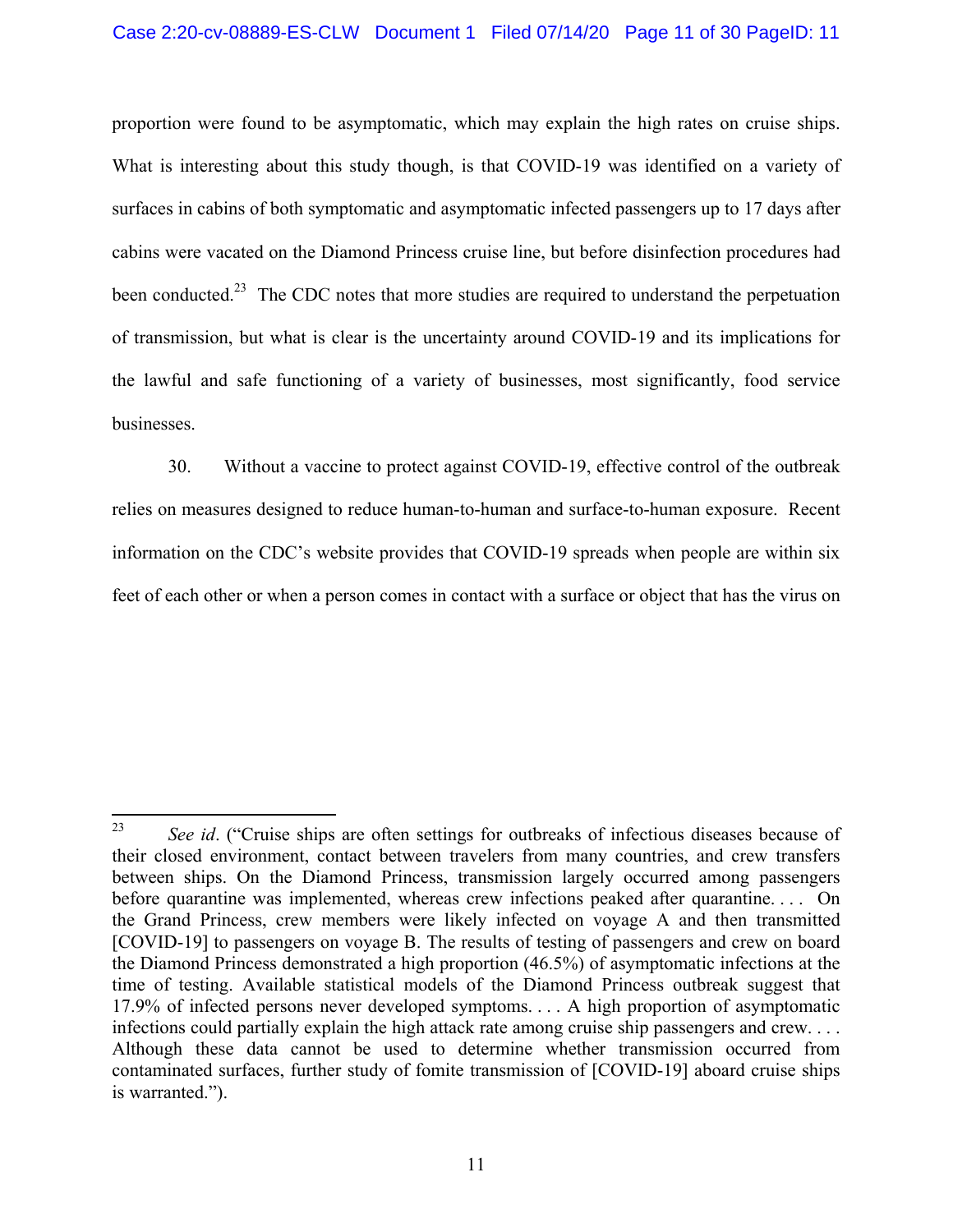$it.^{24}$  Various other sources state that close contact with a person with the virus or surfaces where the virus is found can transmit the virus. $25$ 

31. The secondary exposure of the surface-to-humans is particularly acute in places where the public gathers typically to socialize, eat, drink, shop, be entertained, and go for recreation. This is why the CDC recommends that in viral outbreaks individuals who are infected stay at home and those who are not sick engage in preventive measures such as constant hand washing and avoiding activities that would bring them into close proximity of people with the virus or surfaces where the virus may reside. However, because these recommendations have proven ineffective to minimize the spread of COVID-19, containment efforts have led to civil authorities issuing orders closing many business establishments, including restaurants, bars, hotels, theaters, personal care salons, gyms, and schools, and mandating social distancing among the population. This has caused the cancelation of sporting events, parades, and concerts, the closure of amusement parks, and substantial travel restrictions. In addition, to conserve medical supplies, orders have been issued prohibiting the performance of non-urgent or non-emergency elective procedures and surgeries, forcing the suspension of operations at many medical, surgical, therapeutic, and dental practices.

32. Such "stay-at-home" orders are in effect in all but five states: 35 states have closed all non-essential businesses with other states enacting measures to curtail business

<sup>24</sup> 24 *See* Centers for Disease Control and Prevention, *How COVID-19 Spreads*, https://www.cdc.gov/coronavirus/2019-ncov/prevent-getting-sick/how-COVID- spreads.html (last visited Apr. 27, 2020).

<sup>25</sup> *See* Kampf, *supra* note 18 (remains infectious from two hours to 28 days depending on conditions); *see also* Nina Bai, *Why One Test May Not Be Enough*, UCSF (Feb. 13, 2020), https://www.ucsf.edu/news/2020/02/416671/how-new-coronavirus-spreads-and-progresses-andwhy-one-test-may-not-be-enough (door knobs and table tops can contain the virus); Heather Murphy, *Surfaces? Sneezes? Sex? How the Coronavirus Can and Cannot Spread*, N.Y. TIMES (Mar. 19, 2020), https://www.nytimes.com/2020/03/02/health/coronavirus-how-it-spreads.html (virus can remain on metal and plastic for several days).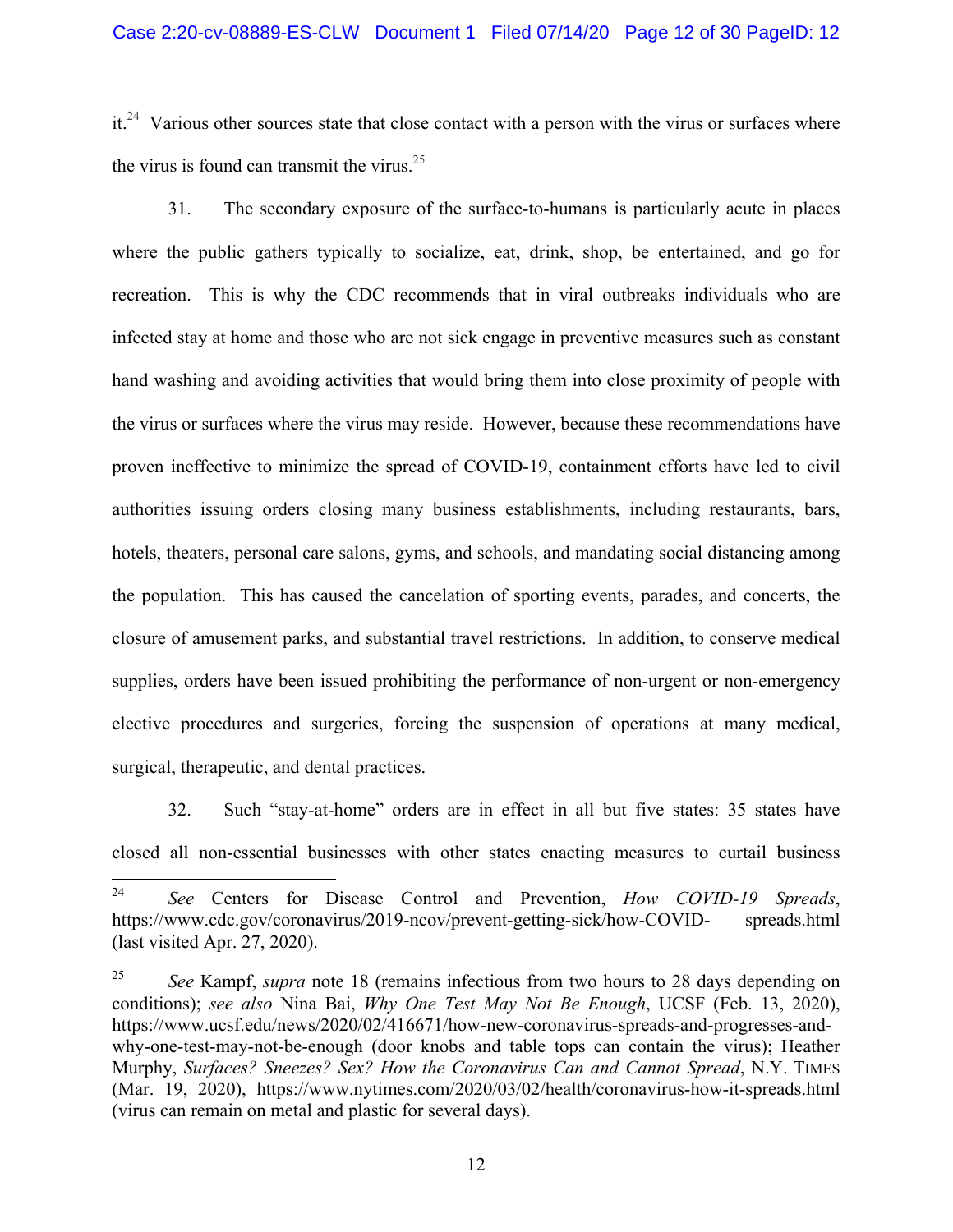operations; all 50 states have closed schools; and all but one state has closed restaurants and bars for services other than take-out and delivery (the "Closure Orders").<sup>26</sup>

## **b) Defendants' Standard Uniform All-Risk Commercial Property Insurance Policies**

33. Hanover's insurance policies issued to Plaintiff and the Class Members are "all risk" commercial property polices which cover loss or damage to the covered premises resulting from all risks other than those expressly excluded.

34. Plaintiff's Policy, as well as the policies of other Class Members, are standard forms that are used by Hanover for all insureds having applicable coverage.

## **c) Plaintiff's Factual Allegations**

35. Among the coverages provided by the Policy was business interruption insurance,

which, generally, would indemnify Plaintiff for lost income and profits in the event that their

businesses were shut down.

36. Plaintiff's Business Income (And Extra Expense) Coverage Form, form 411-0581

04 14 provided coverage as follows:

We will pay for the actual loss of Business Income you sustain due to the necessary "suspension" of your "operations" during the "period of restoration". The "suspension" must be caused by direct physical loss of or physical damage to property at the premises which are described in the Declarations and for which Business Income Limit of Insurance is shown in the Declarations. The loss or damage must be caused by or result from of a Covered Cause of Loss. With respect to loss or damage to personal property in a vehicle, the described premises include the area within 100 feet of such premises.

- 37. Under Plaintiff's Policy, Business Income is defined as:
- a. Net Income (Net Profit or Net Loss before income taxes), including Income and Royalties, that would have been earned or incurred; and
- b. Continuing normal operating expenses incurred, including payroll.

<sup>26</sup> <sup>26</sup> *See* Kaiser Family Foundation, *State Data and Policy Actions to Address Coronavirus*  (Apr. 27, 2020), https://www.kff.org/health-costs/issue-brief/state-data-and-policy-actions-toaddress-coronavirus/.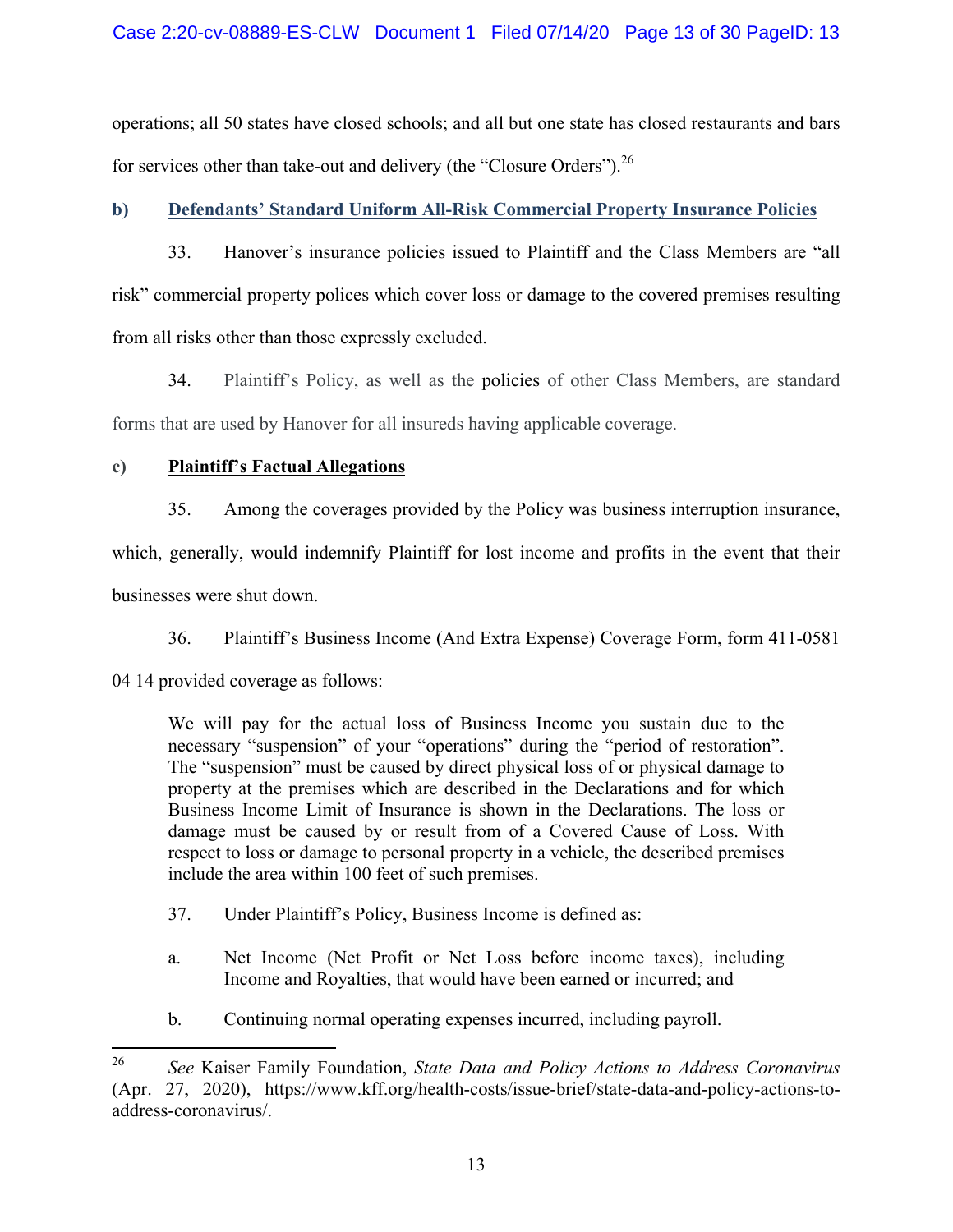38. In addition, Plaintiff's Business Income (And Extra Expense) Coverage Form

provided coverage as follows

Extra Expense means necessary expenses you incur during the "period of restoration" that you would not have incurred if there had been no direct physical loss or damage to property resulting from a Covered Cause of Loss.

We will pay Extra Expense (other than the expense to repair or replace property) to:

- (1) Avoid or minimize the "suspension" of business and to continue "operations" at the described premises or replacement premises or at temporary locations, including: relocation expenses, and costs to equip and operate the replacement location.
- (b) Minimize the "suspension" of business if you cannot continue "operations".

 We will also pay Extra Expense to repair or replace any property, but only to the extent that it reduces the amount of loss that otherwise would have been payable under this Coverage Form.

39. Plaintiff's Business Income (And Extra Expense) Coverage Form also provided

coverage as follows:

We will pay for the actual loss of Business Income you sustain and necessary Extra Expense caused by action of civil authority that prohibits access to the described premises due to direct physical loss of or damage to property, other than at the described premises, caused by or resulting from any Covered Cause of Loss.

40. Under Plaintiffs' Policy, a Covered Cause of Loss is any cause other than a cause

excluded under the Policy.

41. Plaintiff and all similarly situated Class members have suffered a direct physical

loss of and damage to their property because they have been unable to use their property for its

intended purpose.

42. The interruption of Plaintiff's and other class members' businesses was not caused by any of the exclusions set forth in the applicable Policies.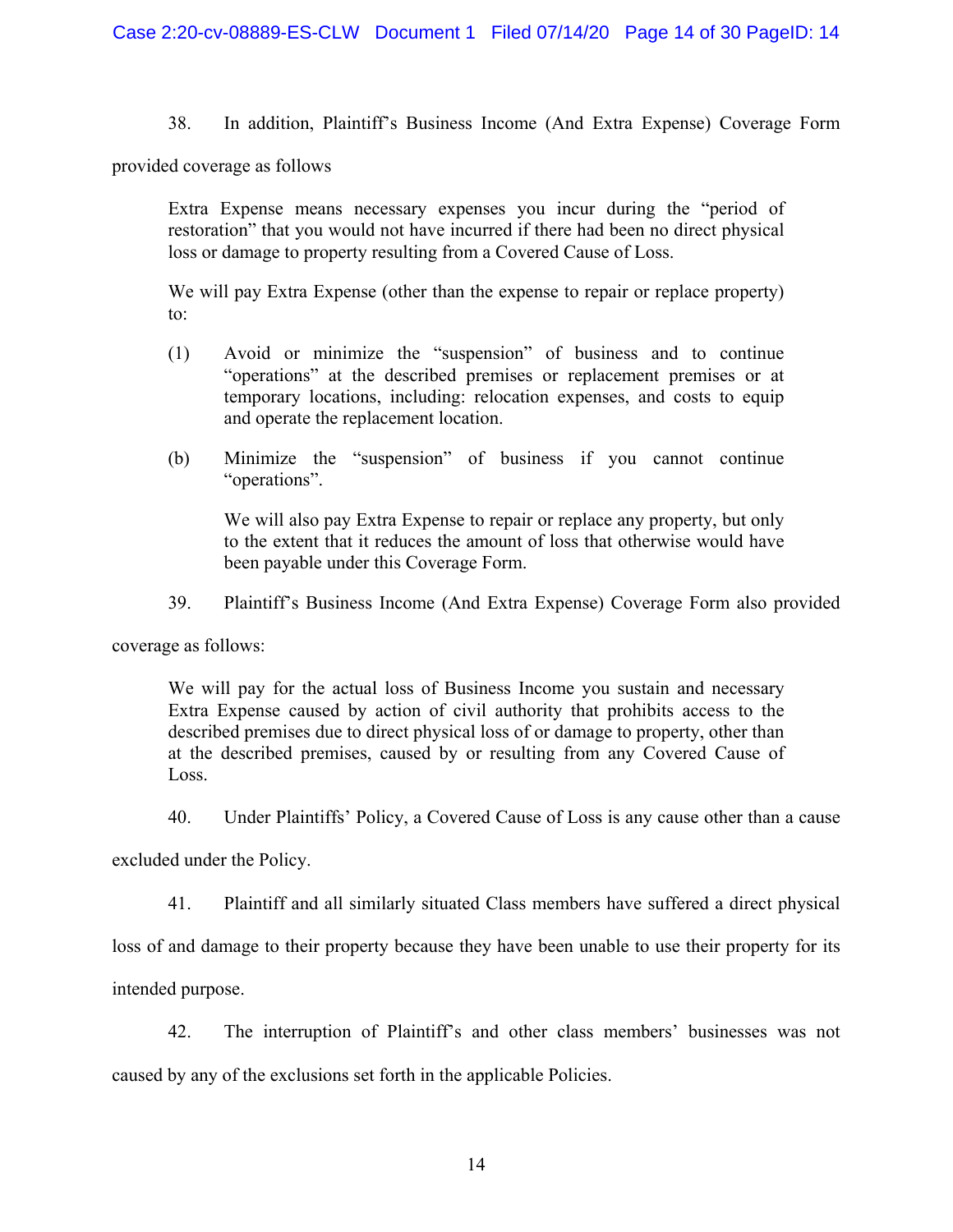43. Plaintiff's Policy contains an endorsement entitled Exclusion of Loss Due to Virus or Bacteria, form CP 01 40 07 06, which states:

We will not pay for loss or damage caused by or resulting from any virus, bacterium or other microorganism that induces or is capable off inducing physical distress, illness or disease.

44. The exclusion in the Virus and Bacteria endorsement does not apply because Plaintiff's, and other class members', losses were not caused by a "virus, bacterium or other microorganism that induces or is capable of inducing physical distress, illness or disease". Rather, the efficient proximate cause of Plaintiffs', and other Class Members' losses, were precautionary measures taken by their respective States and/or counties to prevent the spread of COVID-19 in the future, not because coronavirus was found in or on Plaintiffs' insured property.

45. Notwithstanding the foregoing, by way of letter dated June 11, 2020, Hanover denied Plaintiff's claim for business interruption losses.

### **A. The Closure Orders Have Affected Policyholders Nationwide**.

46. The Closure Orders are physically impacting private commercial property throughout the United States and the State of New Jersey, threatening the survival of thousands of restaurants, retail establishments, and other businesses that have had their business operations suspended or curtailed indefinitely by order of civil authorities.

47. Hanover does not intend to cover losses caused by the Closure Orders as part of business interruption coverage. As aforementioned, Hanover denied Plaintiff's claim, even though Plaintiff was forced to close due to the Closure Orders. On information and belief, Hanover has denied similar claims by other Class members across-the-board, a practice which is belied by not only the express terms of the insurance policies, but also: (a) the Small Business Administration's requirement that "reimbursement" from "business interruption insurance" be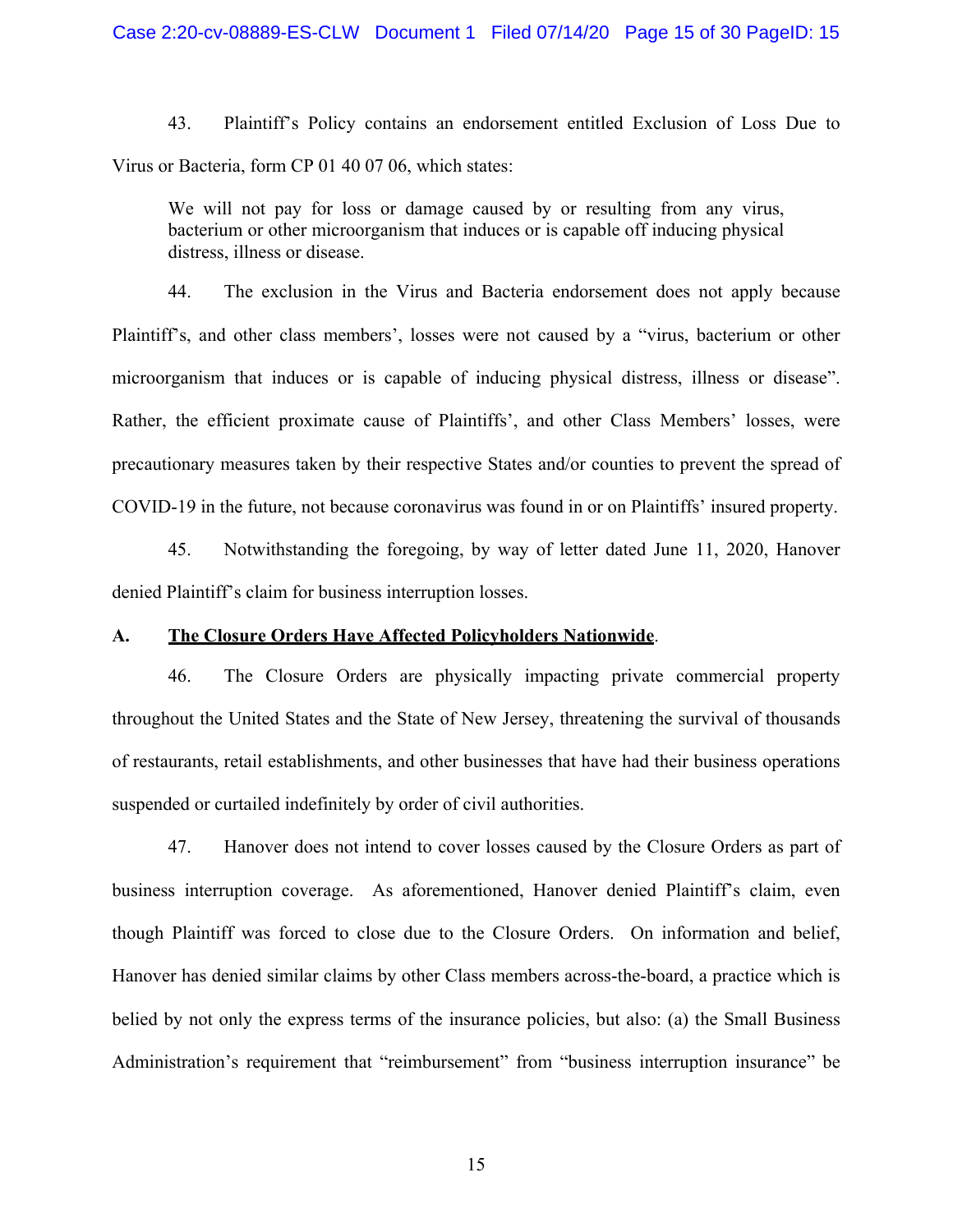submitted along with an application for an Economic Injury Disaster Loan ("EIDL") loan;<sup>27</sup> and (b) America's SBDC, whose COVID-19 newsletter expressly states, "Business interruption insurance also applies if government actions cause operations to cease temporarily, which results in a loss for a firm."<sup>28</sup>

48. As a result, many small businesses that maintain commercial multi-peril insurance policies with business interruption coverage will have significant uninsured losses absent declaratory relief from this Court. Indeed, even if state and local governments re-open, small businesses will almost certainly still be under social-distancing mandates and will continue to experience diminishing revenues due to the loss of covered property.

49. A declaratory judgment determining that the business income loss and extra expense coverage provided in standard commercial property insurance policies applies to the suspension, curtailment, and interruption of business operations resulting from measures put into place by civil authorities is necessary to prevent plaintiff and similarly situated Class members from being denied critical coverage for which they have paid premiums.

## **CLASS ACTION ALLEGATIONS**

50. Plaintiff brings this lawsuit pursuant to Federal Rule of Civil Procedure 23(a) and (b)(3) on behalf of itself themselves and all other persons similarly situated.

51. The Nationwide Class is defined as:

All entities who have entered into standard all-risk commercial property insurance policies with Hanover, where such policies provide for business income loss and extra expense coverage and do not exclude coverage for

<sup>27</sup> <sup>27</sup> *Applying for SBA Disaster Loans (EIDL)* at 12, U.S. SMALL BUS. ADMIN. (Mar. 26, 2020), https://www.sba.gov/sites/default/files/articles/EIDL\_Information\_and\_Documentation\_- \_3-30-2020\_FINAL\_2\_pm.pdf (last visited Apr. 30, 2020).

<sup>28</sup> *COVID-19: The Latest News and Resources for Your Business*, at 15, AMERICA'S SBDC (Mar. 20, 2020), https://www.dropbox.com/s/jcw2iw9vk2hcq9y/COVID%2019%20- %20Rev6.pdf?dl=0 (last visited Apr. 30, 2020).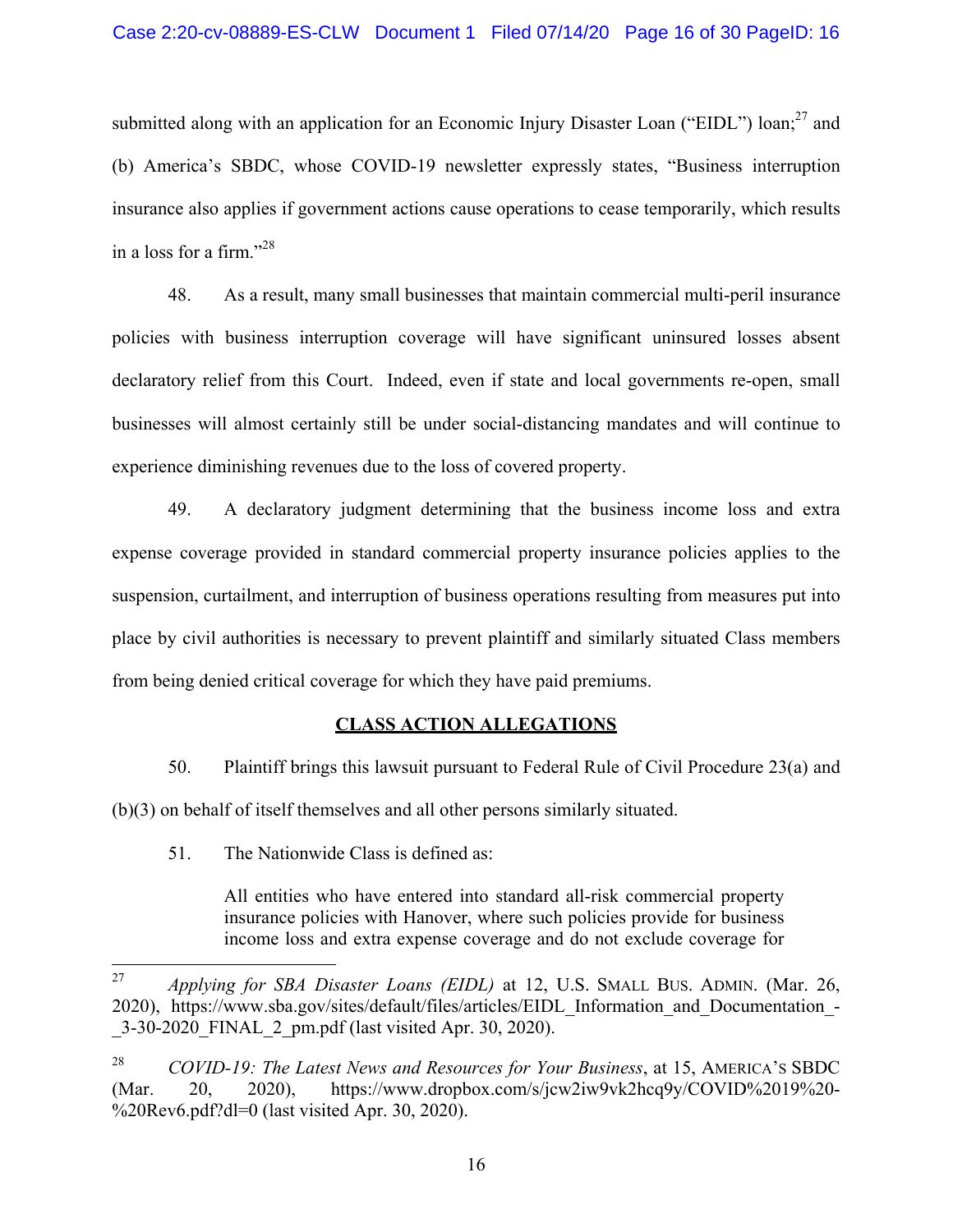pandemics, and who have suffered losses due to measures put in place by civil authorities' stay-at-home or shelter-in-place orders since March 15, 2020.

The New Jersey Sub-Class is defined as:

All entities who have entered into standard all-risk commercial property insurance policies with Hanover to insure property in New Jersey, where such policies provide for business income loss and extra expense coverage and do not exclude coverage for pandemics, and who have suffered losses due to measures put in place by civil authorities' stay-at-home or shelterin-place orders since March 15, 2020.

Excluded from each class are the Defendants, their employees, officers, directors, legal representatives, heirs, successors, and wholly or partly owned subsidiaries or affiliated companies; Class Counsel and their employees; and the judicial officers and their immediate family members and associated court staff assigned to this case.

52. Plaintiff reserves the right to modify, expand, or amend the definitions of the proposed classes following the discovery period and before the Court determines whether class certification is appropriate.

53. Certification of Plaintiff's claims for class-wide treatment is appropriate because Plaintiff can prove the elements of their claims on a class-wide basis using the same evidence as would prove those elements in individual actions alleging the same claims.

#### **Numerosity**

54. This action satisfies the requirements of Fed.R.Civ.P. 23(a)(1). The Class numbers at least in the hundreds and consists of geographically dispersed business entities who are insured for business interruption losses. Hanover sells many insurance policies in the State of New Jersey and most, if not all, other states and therefore joinder of the Class members is impracticable.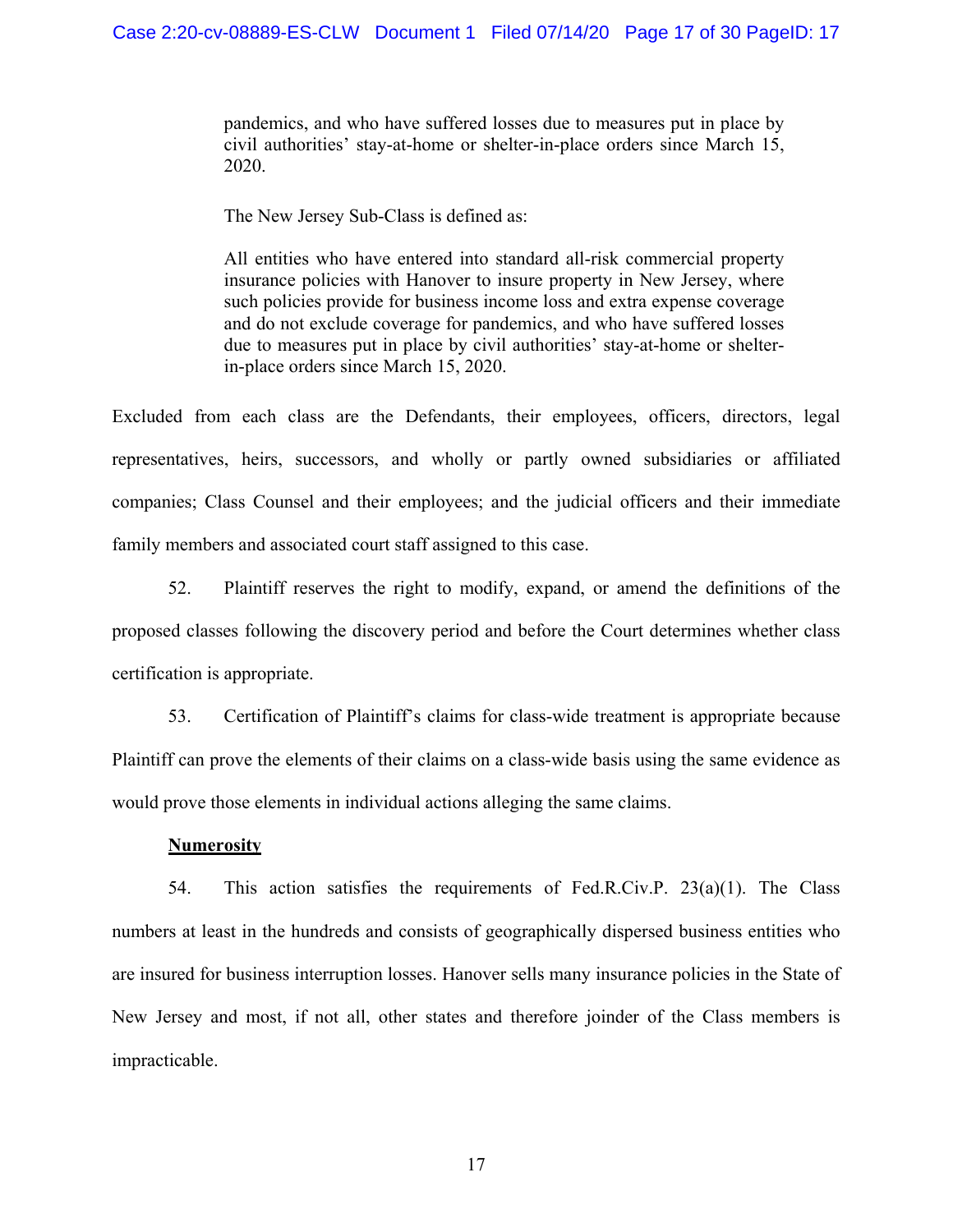55. The identity of Class members is ascertainable, as the names and addresses of all Class members can be identified in Hanover's or their agent's books and records. Plaintiff anticipates providing appropriate notice to the certified Class in compliance with Fed.R.Civ.P.  $23(c)(2)(A)$  and/or (B), to be approved by the Court after class certification, or pursuant to court order under Fed. R. Civ. P. 23(d).

### **Typicality**

56. This action satisfies the requirements of Fed.R.Civ.P. 23(a)(3) because Plaintiff's claims are typical of the claims of each of the Class members, as all Class members were and are similarly affected and their claims arise from the same all-risk commercial property insurance policy provisions entered into with Hanover. Each Class member's insurance policy contains the same form providing coverage for business income loss. None of the forms exclude coverage due to a governmental action intended to reduce the effect of the ongoing global pandemic. As a result, a declaratory judgment as to the rights and obligations under Plaintiff's Policy will address the rights and obligations of all Class members.

#### **Adequacy of Representation**

57. Plaintiff is committed to prosecuting the action, will fairly and adequately protect the interests of the members of the Class, and has retained counsel competent and experienced in class action litigation, including litigation relating to insurance policies. Plaintiff has no interests antagonistic to or in conflict with other members of the Class. Plaintiff anticipates no difficulty in the management of this litigation as a class action.

#### **Commonality**

58. This action satisfies the requirements of Fed.R.Civ.P. 23(a)(2) because there are questions of law and fact that are common to each of the classes. These common questions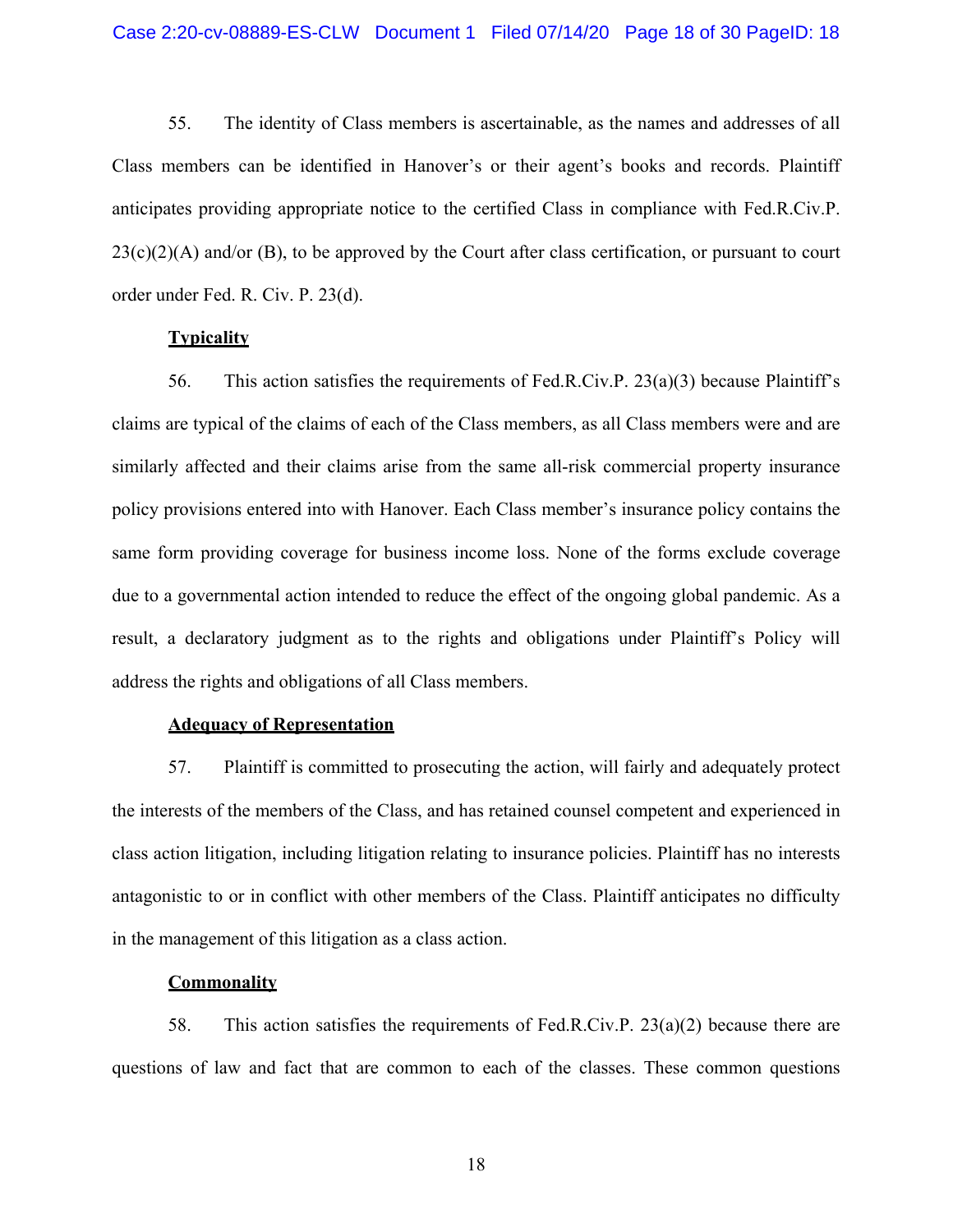predominate over any questions affecting only individual Class members. The questions of law

and fact common to the Class include, but are not limited to:

- a. Whether there is an actual controversy between Plaintiff and Hanover as to the rights, duties, responsibilities and obligations of the parties under the business interruption coverage provisions in standard all- risk commercial property insurance policies;
- b. Whether measures to reduce the spread of the COVID-19 pandemic are excluded from Plaintiff's and the Class members standard all-risk commercial property insurance policies;
- c. Whether the measures put in place by civil authorities to stop the spread of COVID-19 caused physical loss or damage to covered commercial property;
- d. Whether Hanover has repudiated and anticipatorily breached the all-risk commercial property insurance policies the issued with business interruption coverage by intending to deny claims for coverage; and
- e. Whether Plaintiff and the Class members suffered damages as a result of the anticipatory breach by Hanover.

### **Superiority/Predominance**

59. This action satisfies the requirements of Fed.R.Civ.P. 23(b)(3). A class action is superior to other available methods for the fair and efficient adjudication of the rights of the Class members. The joinder of individual Class members is impracticable because of the vast number of Class members who have entered into the standard all-risk commercial property insurance policies with the Defendants.

60. Because a declaratory judgment as to the rights and obligations under the uniform all-risk commercial property insurance policies will apply to all Class members, most or all Class Members would have no rational economic interest in individually controlling the prosecution of specific actions. The burden imposed on the judicial system by individual litigation, and to Hanover, by even a small fraction of the Class members, would be enormous.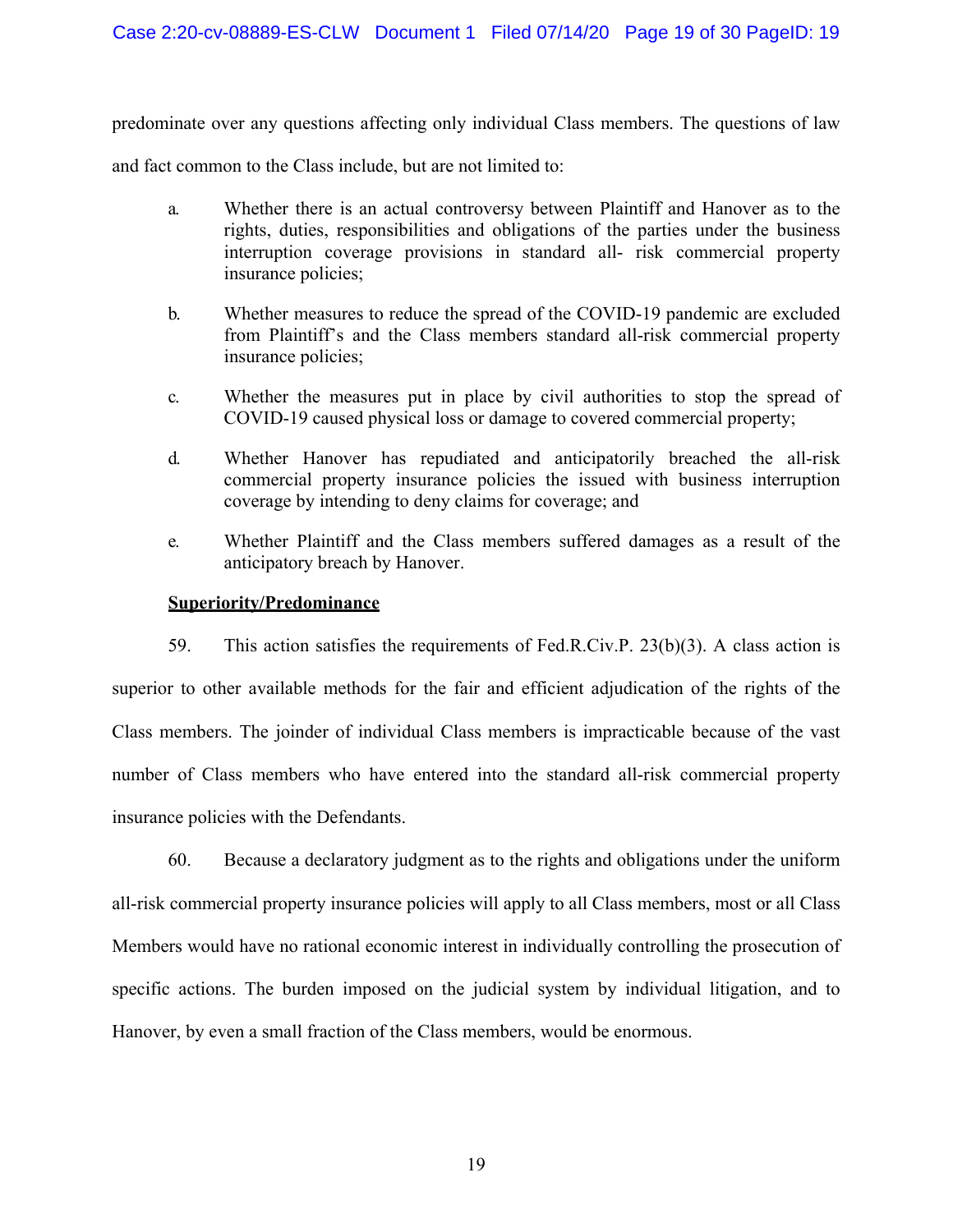## Case 2:20-cv-08889-ES-CLW Document 1 Filed 07/14/20 Page 20 of 30 PageID: 20

61. In comparison to piecemeal litigation, class action litigation presents far fewer management difficulties, far better conserves the resources of both the judiciary and the parties, and far more effectively protects the rights of each Class member. The benefits to the legitimate interests of the parties, the Court, and the public resulting from class action litigation substantially outweigh the expenses, burdens, inconsistencies, economic infeasibility, and inefficiencies of individualized litigation. Class adjudication is superior to other alternatives under Fed.R.Civ.P. 23(b)(3)(D). Class treatment will also avoid the substantial risk of inconsistent factual and legal determinations on the many issues in this lawsuit.

62. Plaintiff knows of no obstacles likely to be encountered in the management of this action that would preclude its maintenance as a class action. Rule 23 provides the Court with the authority and flexibility to maximize the efficiencies and benefits of the class mechanism and reduce management challenges. The Court may, on motion of Plaintiff or on its own determination, certify nationwide and statewide classes for claims sharing common legal questions; use the provisions of Rule  $23(c)(4)$  to certify particular claims, issues, or common questions of law or of fact for class-wide adjudication; certify and adjudicate bellwether class claims; and use Rule  $23(c)(5)$  to divide any Class into subclasses.

### **COUNT I DECLARATORY JUDGMENT – BUSINESS INCOME COVERAGE (Claim Brought on Behalf of the National Class and New Jersey Subclass)**

63. Plaintiff repeats the allegations set forth in paragraphs 1-62 as if fully set forth herein.

64. Plaintiff brings this Count individually and on behalf of the other members of the National Class and New Jersey Subclass.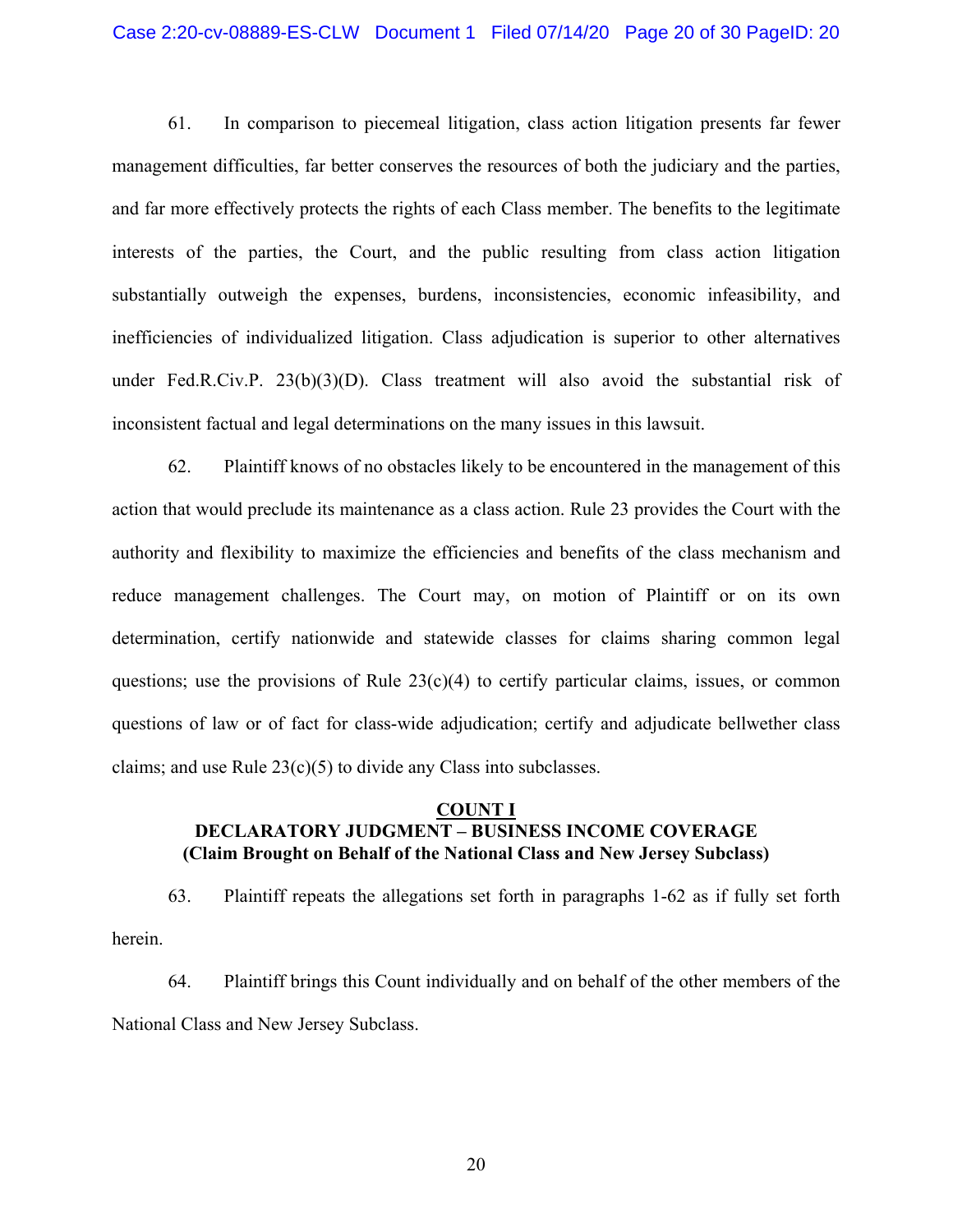#### Case 2:20-cv-08889-ES-CLW Document 1 Filed 07/14/20 Page 21 of 30 PageID: 21

65. Plaintiff's Hanover Policy, as well as those of the other Class Members, are contracts under which Hanover was paid premiums in exchange for its promise to pay Plaintiff's and the other Class Members' losses for claims covered by the Policy.

66. Plaintiff and other Class Members have complied with all applicable provisions of the Policies and/or those provisions have been waived by Hanover or Hanover is estopped from asserting them, and yet Hanover has abrogated its insurance coverage obligations pursuant to the Policies' clear and unambiguous terms and has wrongfully and illegally refused to provide coverage to which Plaintiff and Class Members are entitled.

67. Hanover has denied claims related to the Closure Orders on a uniform and classwide basis, without individual bases or investigations, so the Court can render declaratory judgment no matter whether members of the Class have filed a claim.

68. An actual case or controversy exists regarding Plaintiff's and the other Class Members' rights and Hanover's obligations under the Policies to reimburse Plaintiff and Class Members for the full amount of Business Income losses incurred by Plaintiff and the other Class Members in connection with the suspension of their businesses stemming from the Closure Orders.

69. Pursuant to 28 U.S.C. § 2201, Plaintiff and the other Class Members seek a declaratory judgment from this Court declaring the following:

- i. Plaintiff's and the other Class Members' Business Income losses incurred in connection with the Closure Orders and the necessary interruption of their businesses stemming from those Orders are covered losses under their Policies; and
- ii. Hanover is obligated to pay Plaintiff and other Class Members for the full amount of the Business Income losses incurred and to be incurred in connection with the Closure Orders during the period of restoration and the necessary interruption of their businesses stemming from those Orders.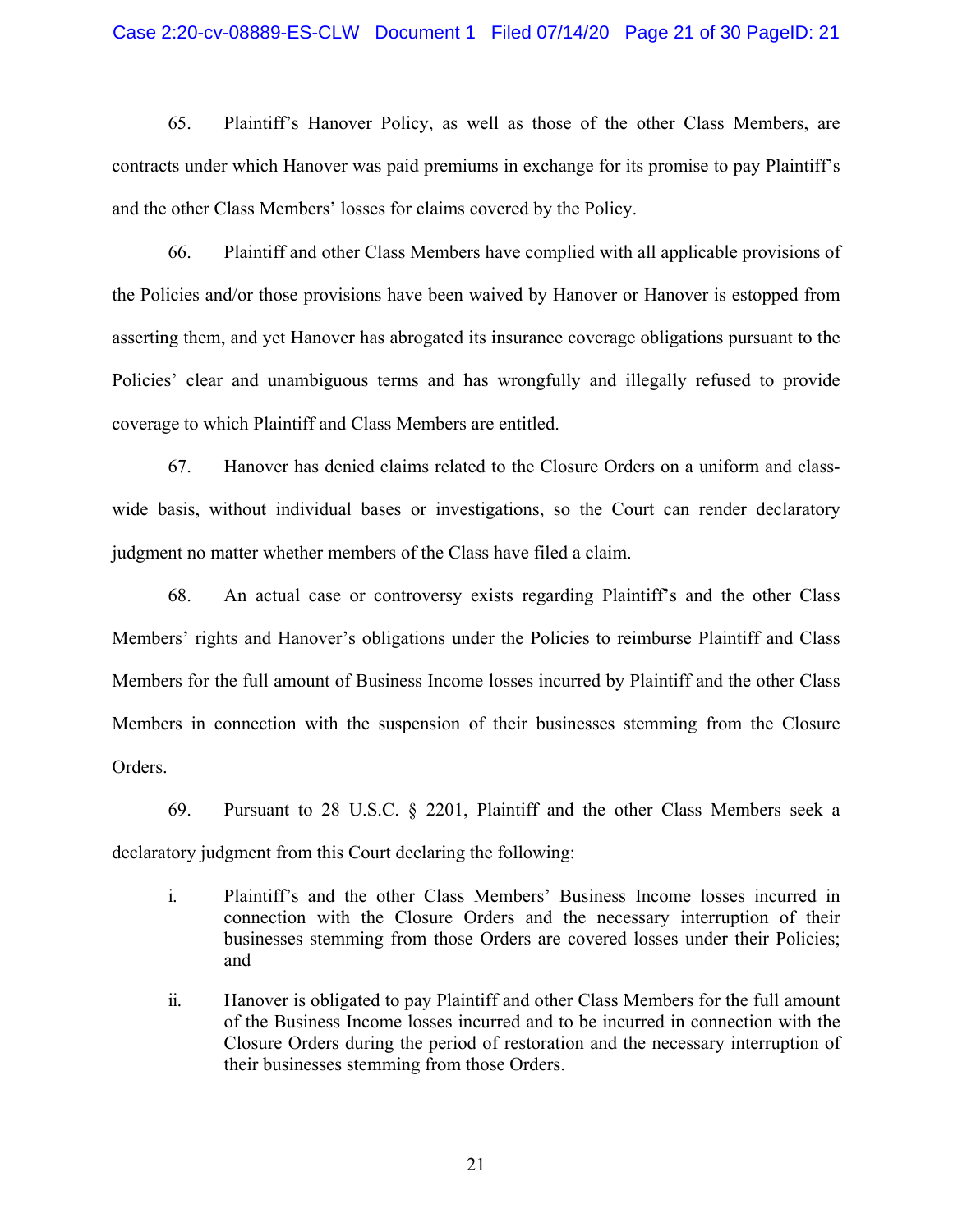### **COUNT II BREACH OF CONTRACT – BUSINESS INCOME COVERAGE (Claim Brought on Behalf of the National Class and New Jersey Subclass)**

70. Plaintiff repeats the allegations set forth in paragraphs 1-69 as if fully set forth herein.

71. Plaintiff brings this Count individually and on behalf of the other members of the National Class and New Jersey Subclass.

72. Plaintiff's Hanover Policy, as well as those of the other Class members, are contracts under which Hanover was paid premiums in exchange for its promise to pay Plaintiff's and the other Class Members' losses for claims covered by the Policy.

73. In the business interruption coverage, Hanover agreed to pay for its insureds' actual loss of Business Income sustained due to the necessary suspension of its operations during the "period of restoration."

74. Hanover also agreed to pay for its insureds' actual loss of Business Income sustained due to the necessary "interruption of [their] operations" during the "Period of Restoration" caused by direct physical loss or damage.

75. "Business Income" under the Policies means the "Net Income (Net Profit or Net Loss before income taxes), including Income and Royalties, that would have been earned or incurred", as well as "[c]ontinuing normal operating expenses incurred, including payroll".

76. The Closure Orders caused direct physical loss and damage to Plaintiff's and the other Class Members' Covered Properties, requiring suspension of operations at the Covered Properties. Losses caused by the Closure Orders thus triggered the Business Income provision of Plaintiff's and the other Class Members' Hanover policies.

77. Plaintiff and the other Class Members have complied with all applicable provisions of their policies and/or those provisions have been waived by Hanover or Hanover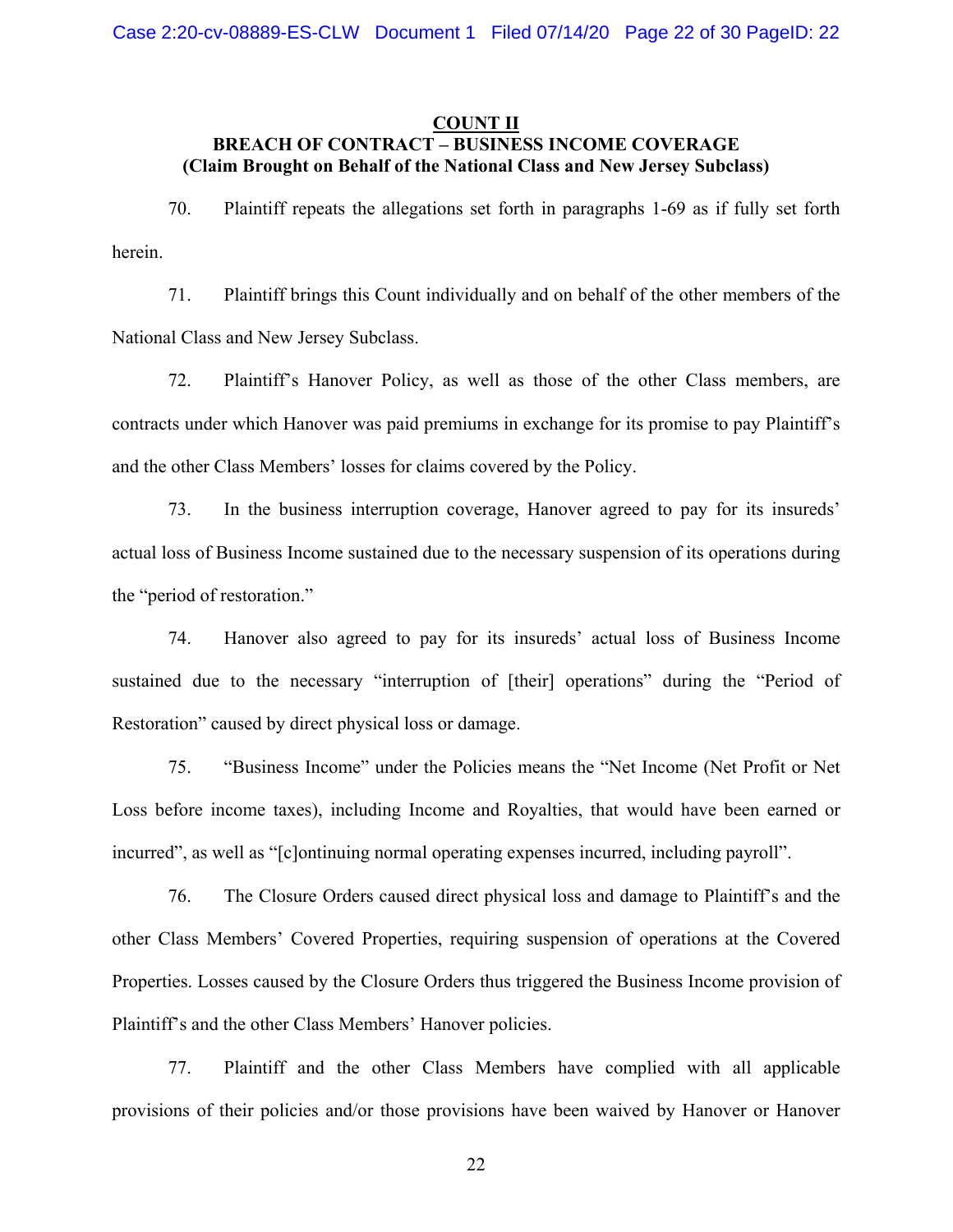estopped from asserting them, and yet Hanover has abrogated its insurance coverage obligations pursuant to the Policies' clear and unambiguous terms.

78. By denying coverage for any Business Income losses incurred by Plaintiff and other Class Members as a result of the Closure Orders, Hanover has breached its coverage obligations under the Policies.

79. As a result of Hanover's breaches of the Policies, Plaintiff and the other Class Members have sustained substantial damages for which Hanover is liable, in an amount to be established at trial.

### **COUNT III DECLARATORY JUDGMENT – CIVIL AUTHORITY COVERAGE (Claim Brought on Behalf of the National Class and New Jersey Subclass)**

80. Plaintiff repeats the allegations set forth in paragraphs 1-79 as if fully set forth herein.

81. Plaintiff brings this Count individually and on behalf of the other members of the National Class and New Jersey Subclass.

82. Plaintiff's Hanover Policy, as well as those of the other Class Members, are contracts under which Hanover was paid premiums in exchange for its promise to pay Plaintiff's and other Class members' losses for claims covered by the Policy.

83. Plaintiff and Class members have complied with all applicable provisions of the Policies and/or those provisions have been waived by Hanover or Hanover is estopped from asserting them, and yet Hanover has abrogated its insurance coverage obligations pursuant to the Policies' clear and unambiguous terms and has wrongfully and illegally refused to provide coverage to which Plaintiff and Class Members are entitled.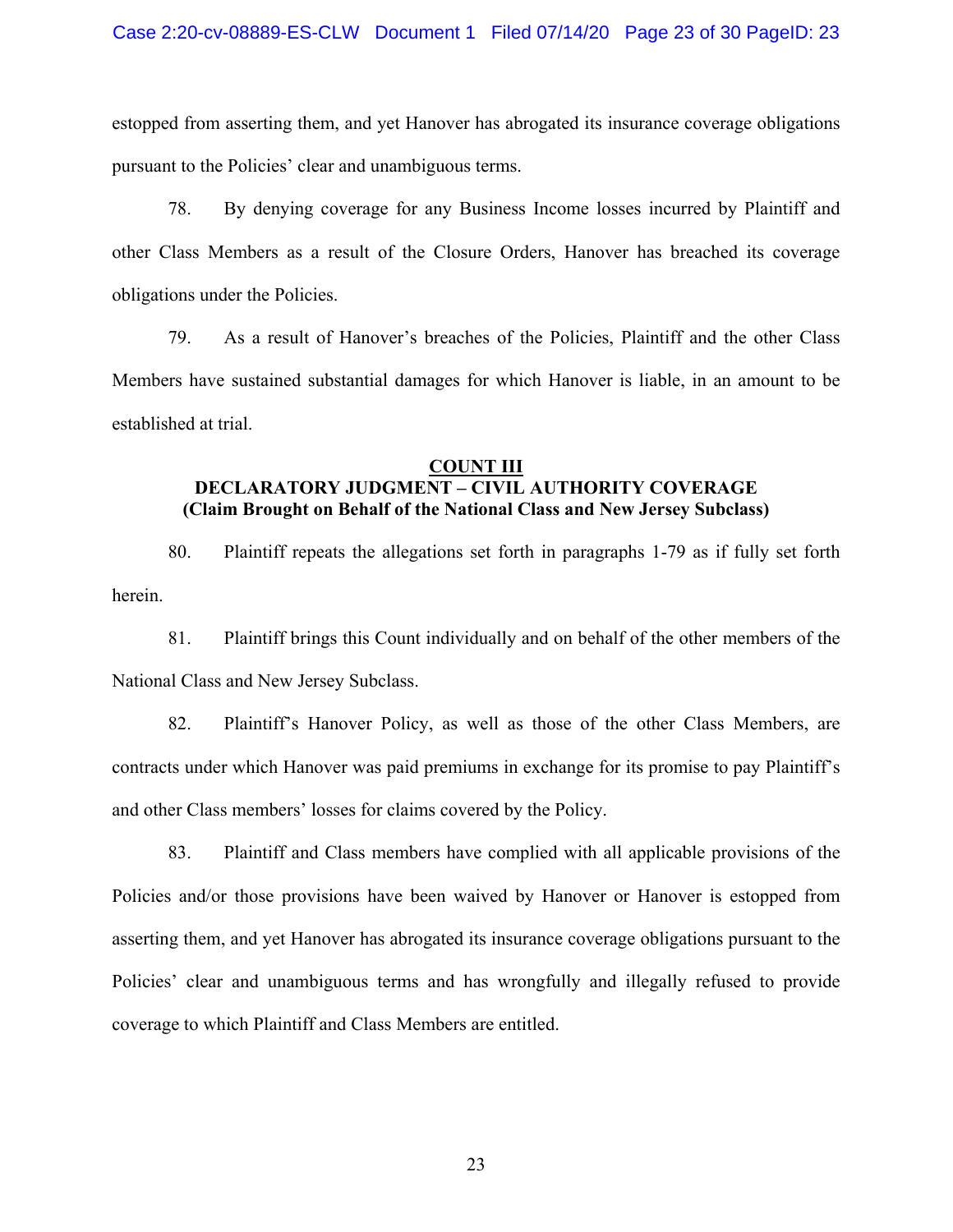### Case 2:20-cv-08889-ES-CLW Document 1 Filed 07/14/20 Page 24 of 30 PageID: 24

84. Hanover has denied claims related to the Closure Orders on a uniform and class wide basis, without individual bases or investigations, so the Court can render declaratory judgment no matter whether members of the Class have filed a claim.

85. An actual case or controversy exists regarding Plaintiff's and other Class Members' rights and Hanover's obligations under the Policies to reimburse Plaintiff and other Class Members for the full amount of covered Civil Authority losses incurred by Plaintiff and other Class Members in connection with Closure Orders and the necessary interruption of their businesses stemming from those Orders.

86. Pursuant to 28 U.S.C. § 2201, Plaintiff and other Class Members seek a declaratory judgment from this Court declaring the following:

- i. Plaintiff's and other Class Members' Civil Authority losses incurred in connection with the Closure Orders and the necessary interruption of their businesses stemming from those Orders are covered losses under their Policies; and
- ii. Hanover is obligated to pay Plaintiff and other Class members the full amount of the Civil Authority losses incurred and to be incurred in connection with the covered losses related to the Closure Orders and the necessary interruption of their businesses stemming from those Orders.

### **COUNT IV BREACH OF CONTRACT – CIVIL AUTHORITY COVERAGE (Claim Brought on Behalf of the National Class and New Jersey Subclass)**

87. Plaintiff repeats the allegations set forth in paragraphs 1-86 as if fully set forth

herein.

88. Plaintiff brings this Count individually and on behalf of the other members of the

National Class and New Jersey Subclass.

89. Plaintiff's Policy, as well as those of the other Class Members, are contracts under

which Hanover was paid premiums in exchange for its promise to pay Plaintiff's and the other

Class Members' losses for claims covered by the policy.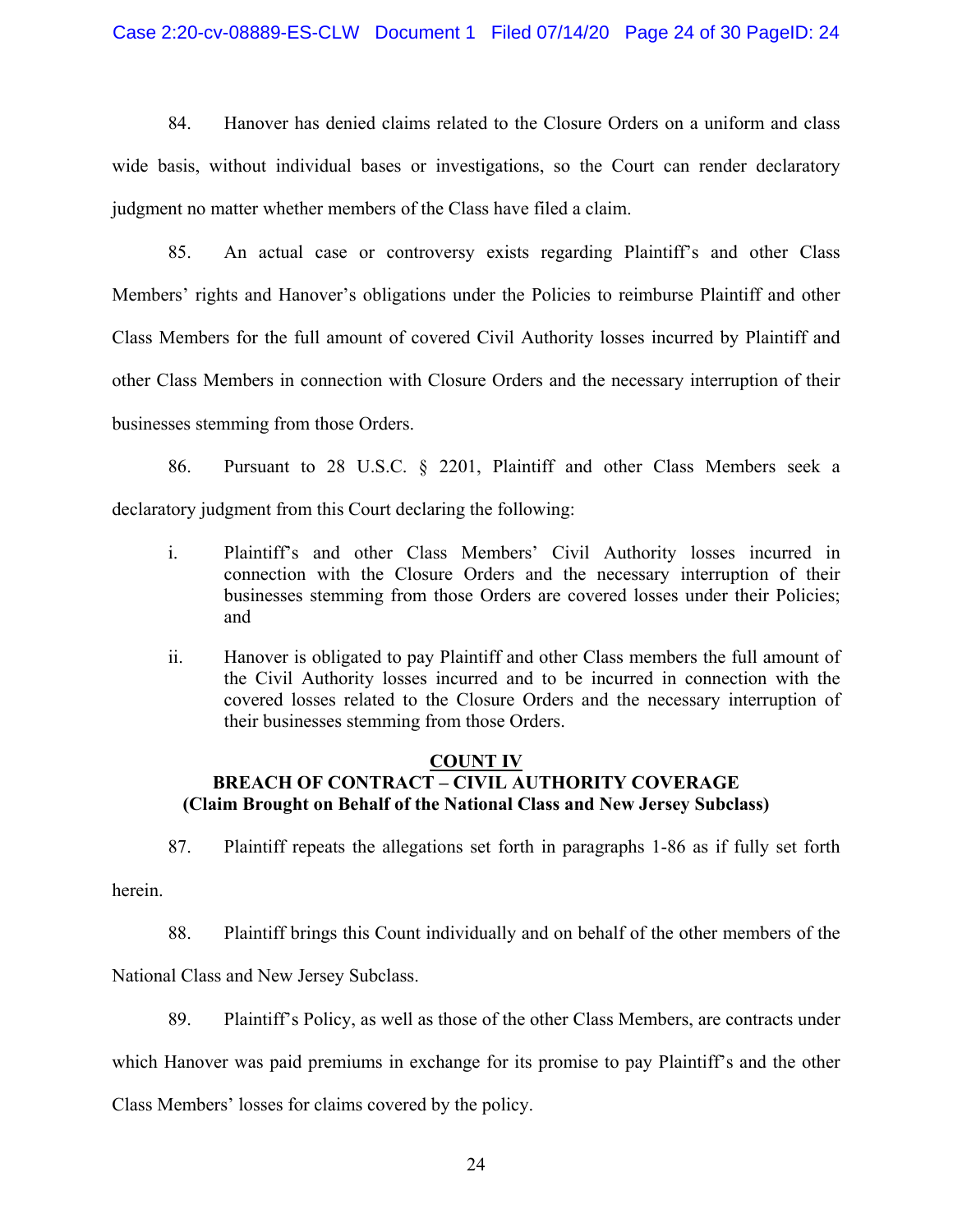#### Case 2:20-cv-08889-ES-CLW Document 1 Filed 07/14/20 Page 25 of 30 PageID: 25

90. Plaintiff's Policy provided for "Civil Authority" coverage, which promises to pay "the actual loss of Business Income you sustain and necessary Extra Expense caused by action of civil authority that prohibits access to the described premises".

91. The Closure Orders triggered the Civil Authority provision under Plaintiff's and the other members of the Class' Hanover Policies.

92. Plaintiff and the other members of the Class have complied with all applicable provisions of the Policies and/or those provisions have been waived by Hanover or Hanover is estopped from asserting them, and yet Hanover has abrogated its insurance coverage obligations pursuant to the Policies' clear and unambiguous terms.

93. By denying coverage for any business losses incurred by Plaintiff and other members of the Class in connection with the Closure Orders, Hanover has breached its coverage obligations under the Policies.

94. As a result of Hanover's breaches of the Policies, Plaintiff and the other members of the Class have sustained substantial damages for which Hanover s liable, in an amount to be established at trial.

#### **COUNT V**

## **DECLARATORY JUDGMENT – EXTRA EXPENSE COVERAGE (Claim Brought on Behalf of the National Class and New Jersey Subclass)**

95. Plaintiff repeats the allegations set forth in paragraphs 1-94 as if fully set forth herein.

96. Plaintiff brings this Count individually and on behalf of the other members of the National Class and the New Jersey Subclass.

97. Plaintiff's Hanover Policy, as well as those of other Class Members, are contracts under which Hanover was paid premiums in exchange for its promise to pay Plaintiff's and other Class Members' losses for claims covered by the Policy.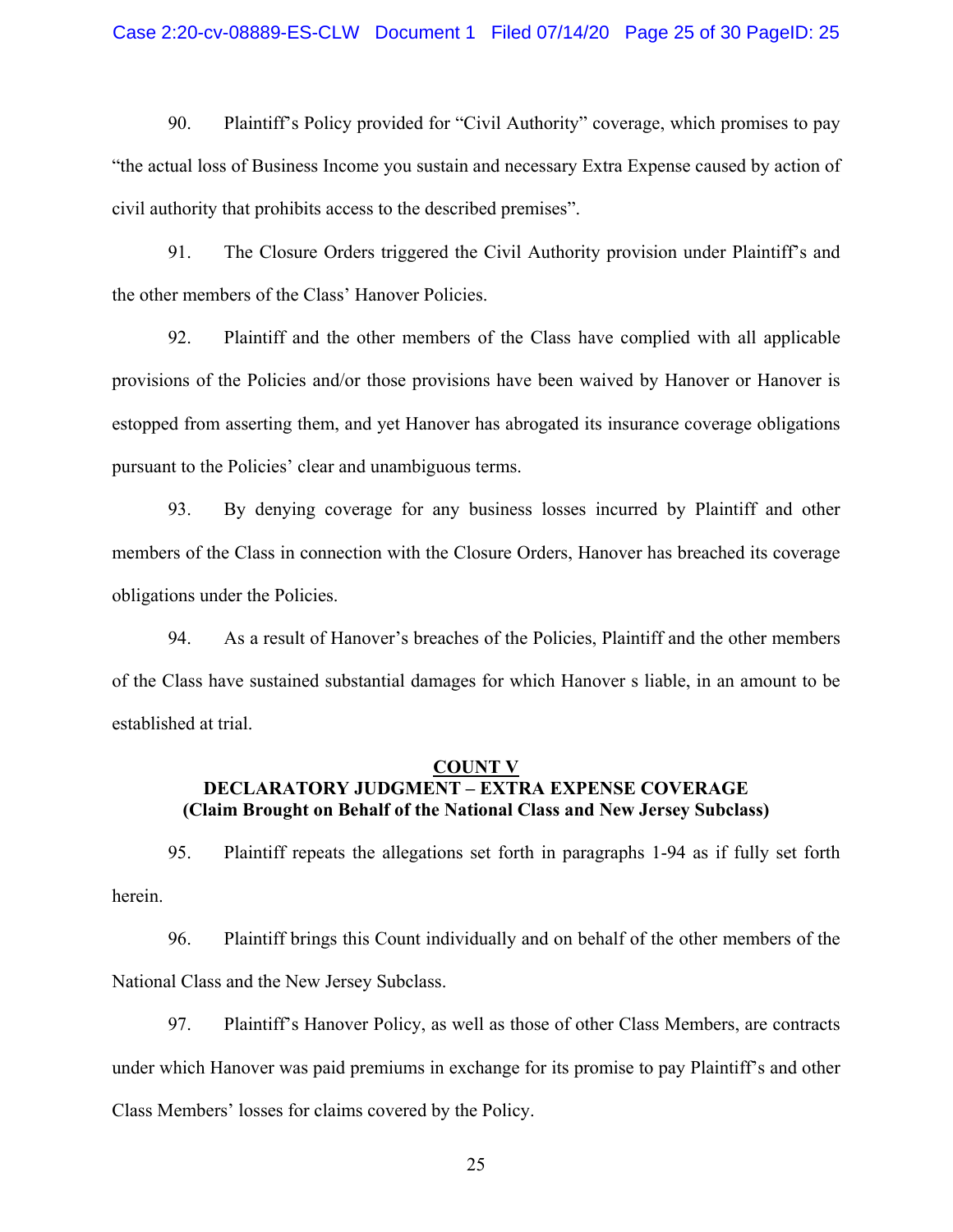98. Plaintiff and other Class Members have complied with all applicable provisions of the Policies and/or those provisions have been waived by Hanover or Hanover is estopped from asserting them, and yet Hanover has abrogated its insurance coverage obligations pursuant to the Policies' clear and unambiguous terms and has wrongfully and illegally refused to provide coverage to which Plaintiff and Class Members are entitled.

99. Hanover has denied claims related to the Closure Orders on a uniform and class wide basis, without individual bases or investigations, so the Court can render declaratory judgment no matter whether members of the Class have filed a claim.

100. An actual case or controversy exists regarding Plaintiff's and other Class Members' rights and Hanover's obligations under the Policies to reimburse Plaintiff and the other Class Members for the full amount of Extra Expense losses incurred by Plaintiff and Class Members in connection with Closure Orders and the necessary interruption of their businesses stemming from those Orders.

101. Pursuant to 28 U.S.C. § 2201, Plaintiff and other Class Members seek a declaratory judgment from this Court declaring the following:

- i. Plaintiff's and other Class Members' Extra Expense losses incurred in connection with the Closure Orders and the necessary interruption of their businesses stemming from those Orders are covered losses under their Policies; and
- ii. Hanover is obligated to pay Plaintiff and other Class Members for the full amount of the Extra Expense losses incurred and to be incurred in connection with the covered losses related to the Closure Orders during the period of restoration and the necessary interruption of their businesses stemming from those Orders.

### **COUNT VI**

# **BREACH OF CONTRACT – EXTRA EXPENSE COVERAGE (Claim Brought on Behalf of the National Class and New Jersey Subclass)**

102. Plaintiff repeats the allegations set forth in paragraphs 1-101 as if fully set forth

herein.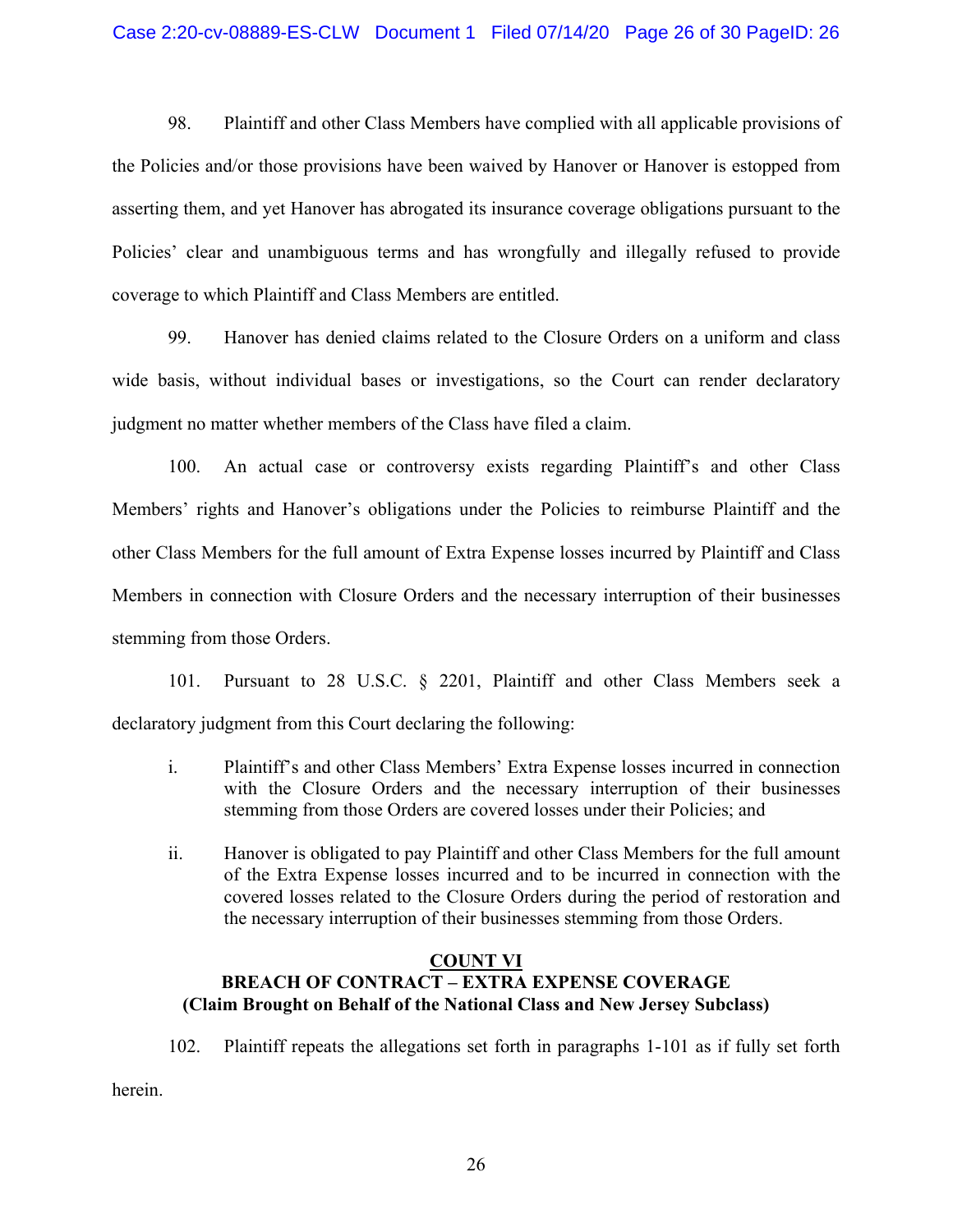#### Case 2:20-cv-08889-ES-CLW Document 1 Filed 07/14/20 Page 27 of 30 PageID: 27

103. Plaintiff brings this Count individually and on behalf of the other members of the National Class and New Jersey Subclass.

104. Plaintiff's Hanover Policy, as well as those of the other Class Members, are contracts under which Hanover was paid premiums in exchange for its promise to pay Plaintiff's and the other Class Members' losses for claims covered by the Policy.

105. Plaintiff's Policy provided that Hanover agreed to pay necessary Extra Expense that its insureds incur during the "period of restoration" that the insureds would not have incurred if there had been no direct physical loss or damage to the described premises. "Extra Expense" means expenses "to avoid or minimize the 'suspension' of business and to continue 'operations,'" and to repair or replace property.

106. Due to the Closure Orders, Plaintiff and other members of the Class incurred Extra Expense at Covered Property

107. Plaintiff and other members of the Class have complied with all applicable provisions of the Policies and/or those provisions have been waived by Hanover or Hanover is estopped from asserting them, and yet Hanover has abrogated its insurance coverage obligations pursuant to the Policies' clear and unambiguous terms.

108. By denying coverage for any business losses incurred by Plaintiff and other members of the Class in connection with the Closure Orders, Hanover has breached its coverage obligations under the Policies.

109. As a result of Hanover's breaches of the Policies, Plaintiff and the other members of the Class have sustained substantial damages for which Hanover is liable, in an amount to be established at trial.

**WHEREFORE**, Plaintiff, on behalf of themselves and all similarly situated individuals, demand judgment against the Defendants as follows: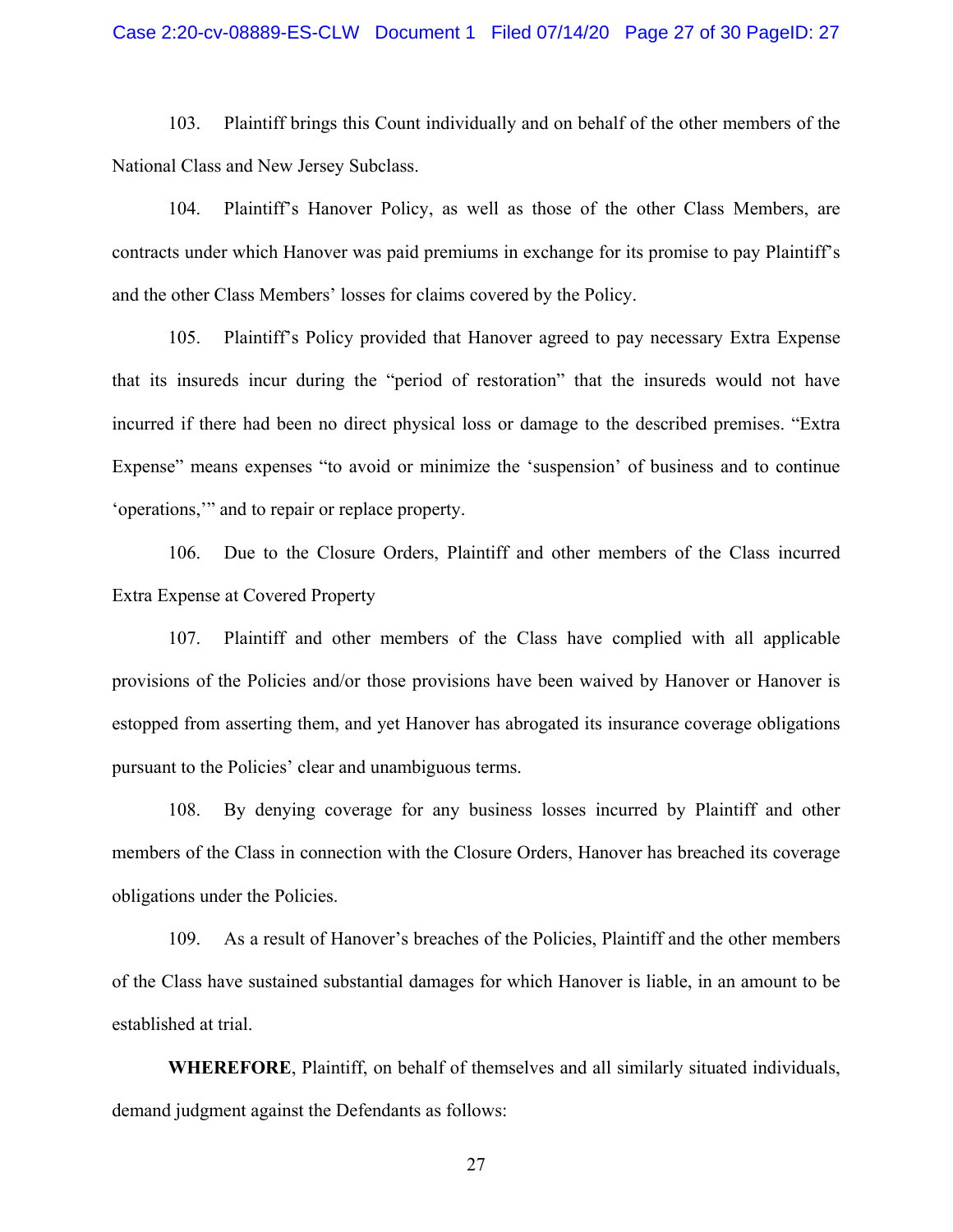(1) Declaring this action to be a proper class action maintainable pursuant to Fed.R.Civ.P. 23(a) and Rule 23(b)(3) and declaring Plaintiff and its counsel to be representatives of the Class;

(2) Issuing a Declaratory Judgment declaring the Parties' rights and obligations under the insurance policies;

(3) Awarding Plaintiff and the Class compensatory damages from Hanover's breach of the insurance policies in an amount to be determined at trial, together with appropriate prejudgment interest at the maximum rate allowable by law;

(4) Awarding Plaintiff and the Class costs and disbursements and reasonable allowances for the fees of Plaintiff's and the Class's counsel and experts, and reimbursement of expenses; and

(5) Awarding such other and further relief the Court deems just, proper, and equitable.

> CARELLA, BYRNE, CECCHI OLSTEIN, BRODY & AGNELLO Attorneys for Plaintiff

By: /s/ James E. Cecchi JAMES E. CECCHI

Dated: July 14, 2020

Christopher A. Seeger Stephen A. Weiss SEEGER WEISS 55 Challenger Road, 6<sup>th</sup> Floor Ridgefield Park, New Jersey 07660 (973) 639-9100

Samuel H. Rudman ROBBINS GELLER RUDMAN & DOWD LLP 58 South Service Road, Suite 200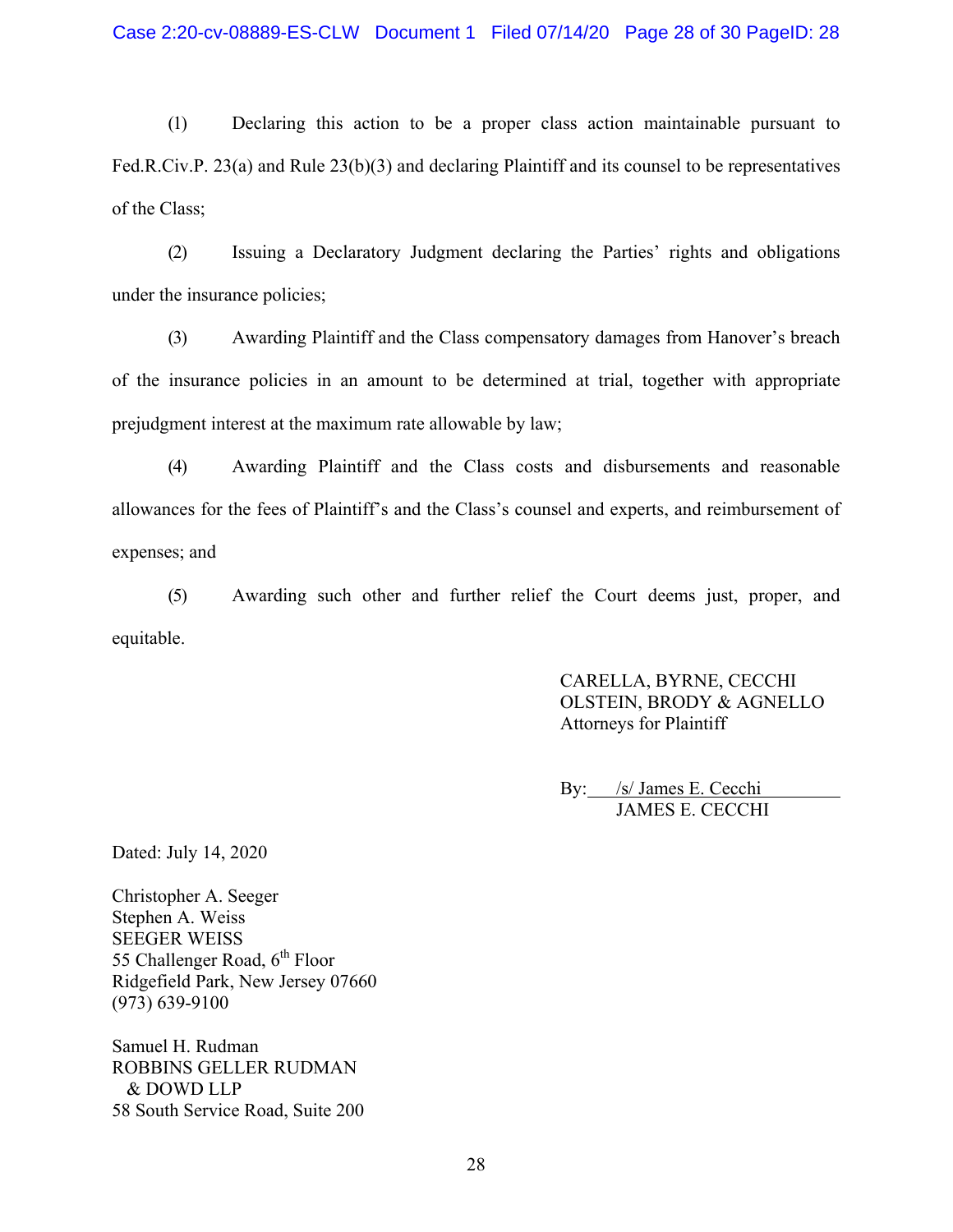Melville, NY 11747 (631) 367-7100

Paul J. Geller Stuart A. Davidson ROBBINS GELLER RUDMAN & DOWD LLP 120 East Palmetto Park Road, Suite 500 Boca Raton, Florida 33432 (561) 750-3000